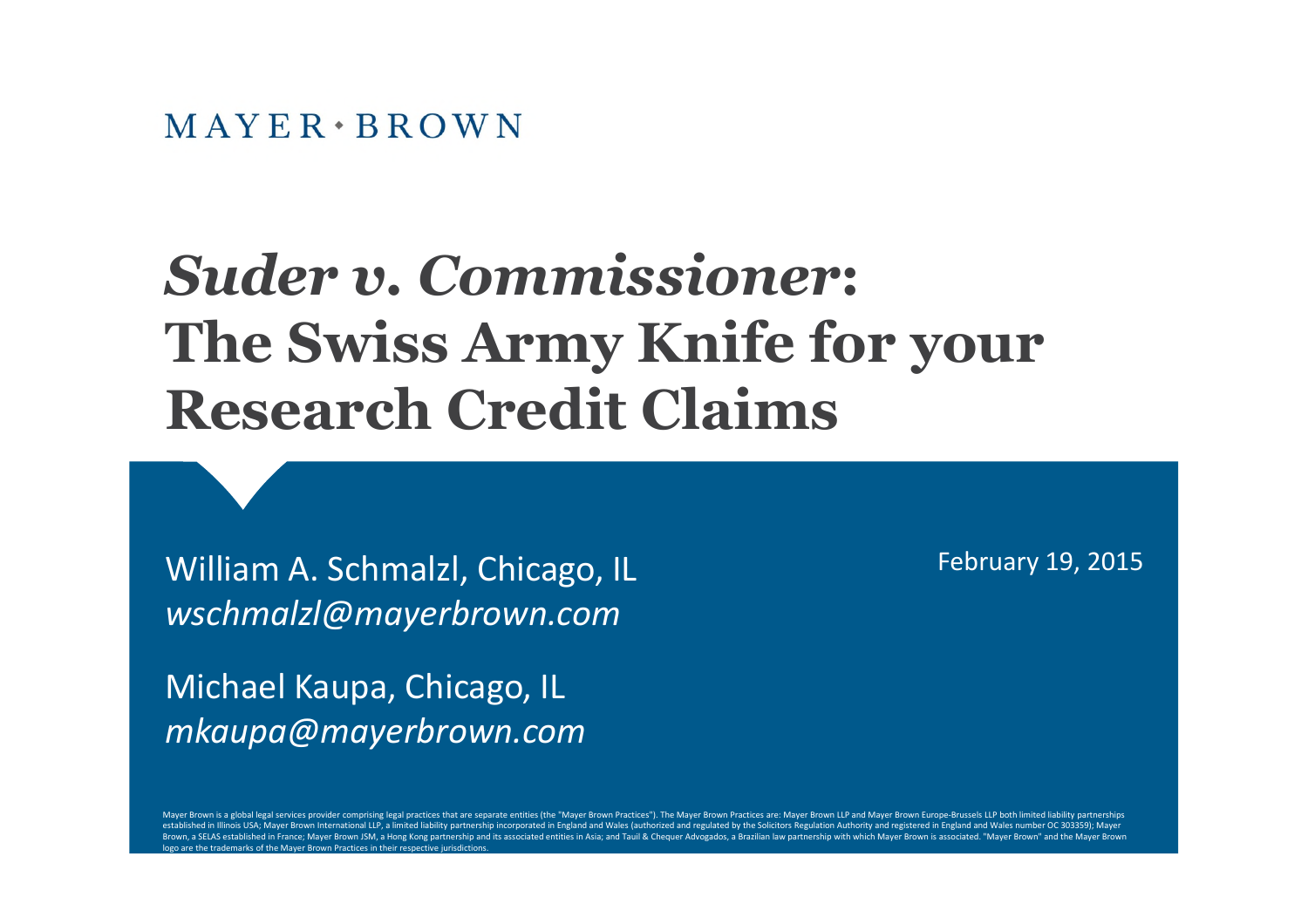#### **Speakers**



#### **William A. Schmalzl**

*Partner Chicago* +1 312 701 7225 wschmalzl@mayerbrown.com



#### **Michael Kaupa**

*Associate Chicago* +1 312 701 8209 mkaupa@mayerbrown.com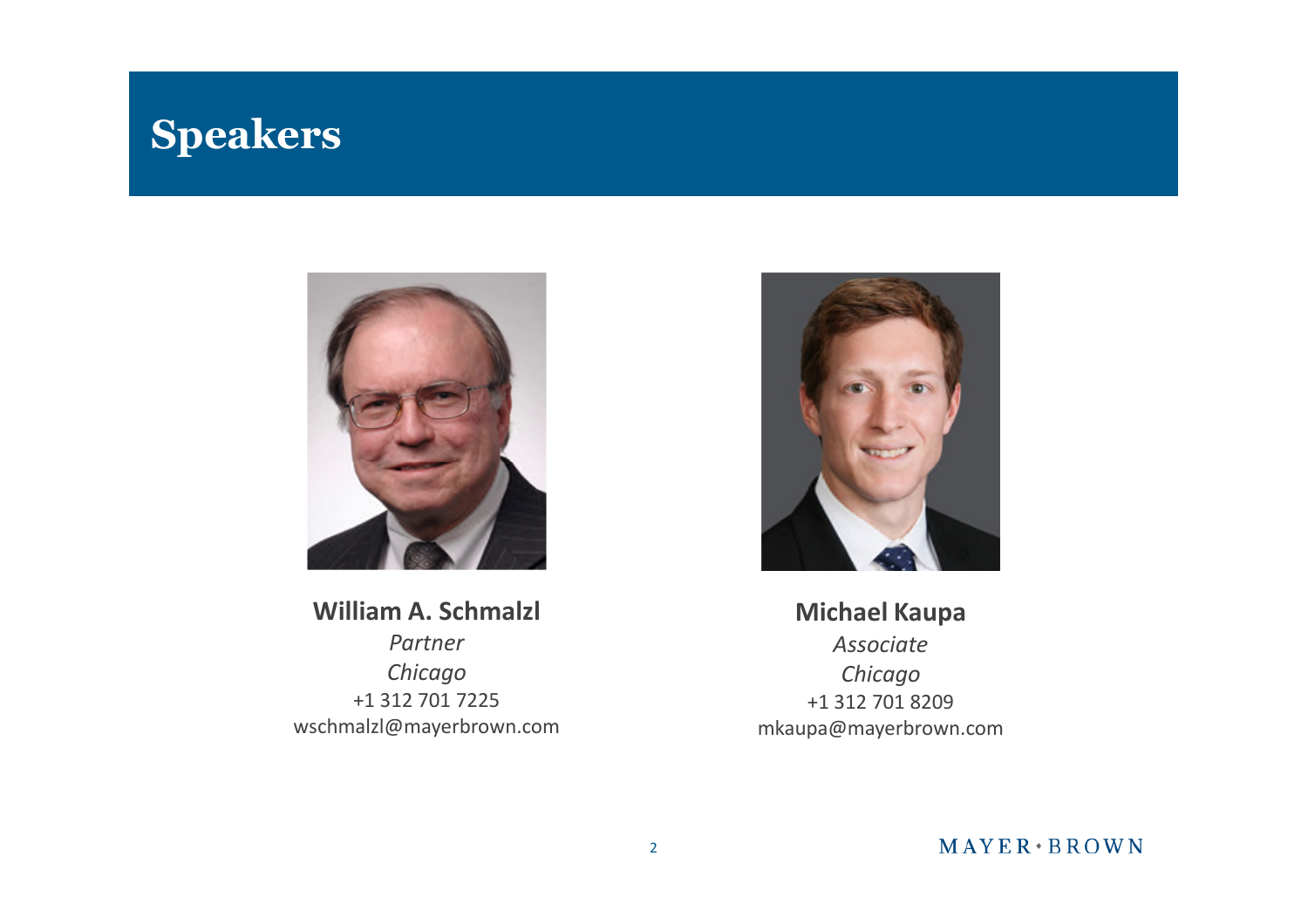# **The Dilemma**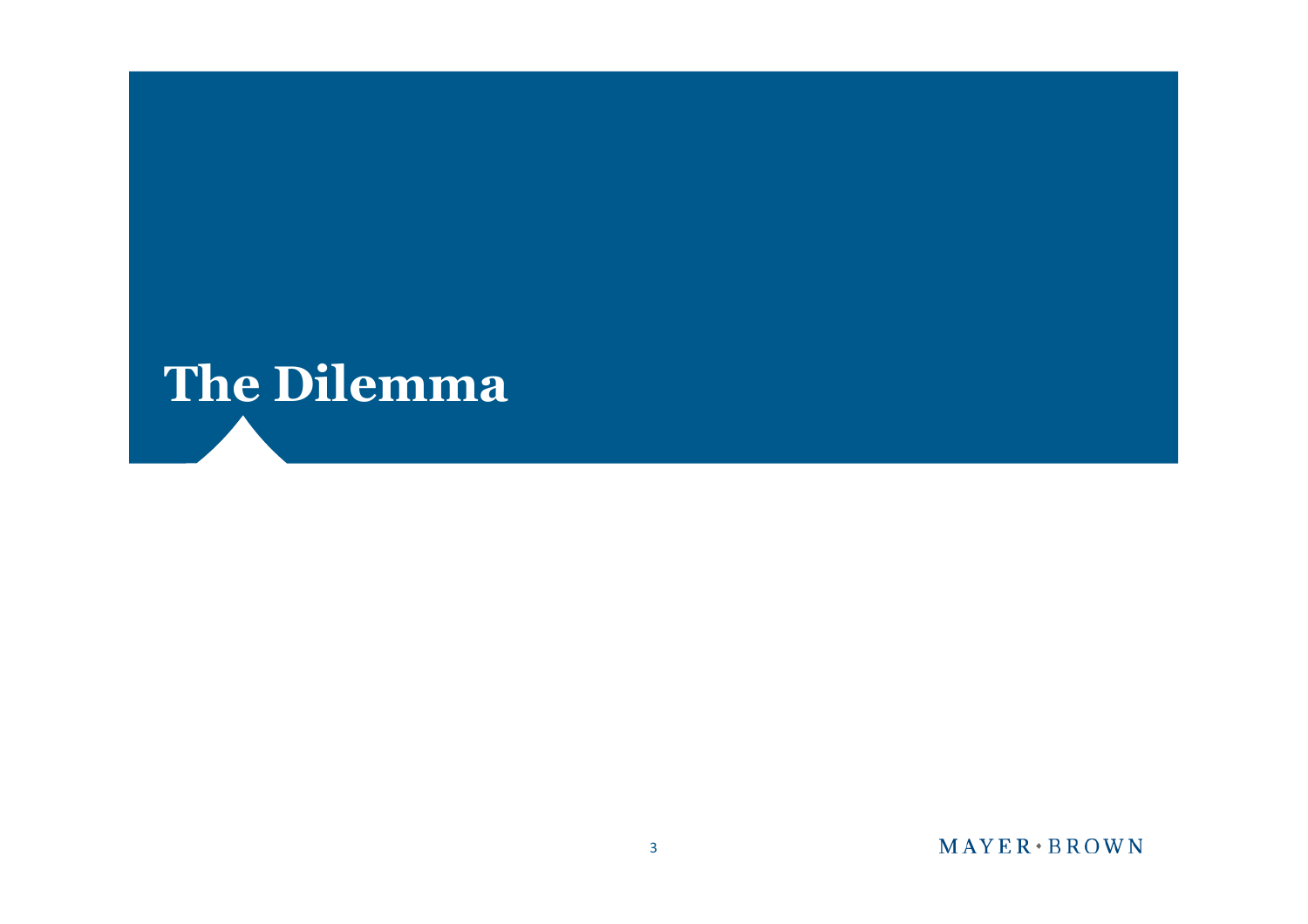#### **Management Expects that Your Company Will Get a Research Credit**

- The existence of the research credit is regularly discussed in the press.
- Your company constantly needs to develop new products or improve old ones.
- To that end, your company employs scientists and engineers to work on these projects.
- Each year, substantial sums are spent on these endeavors.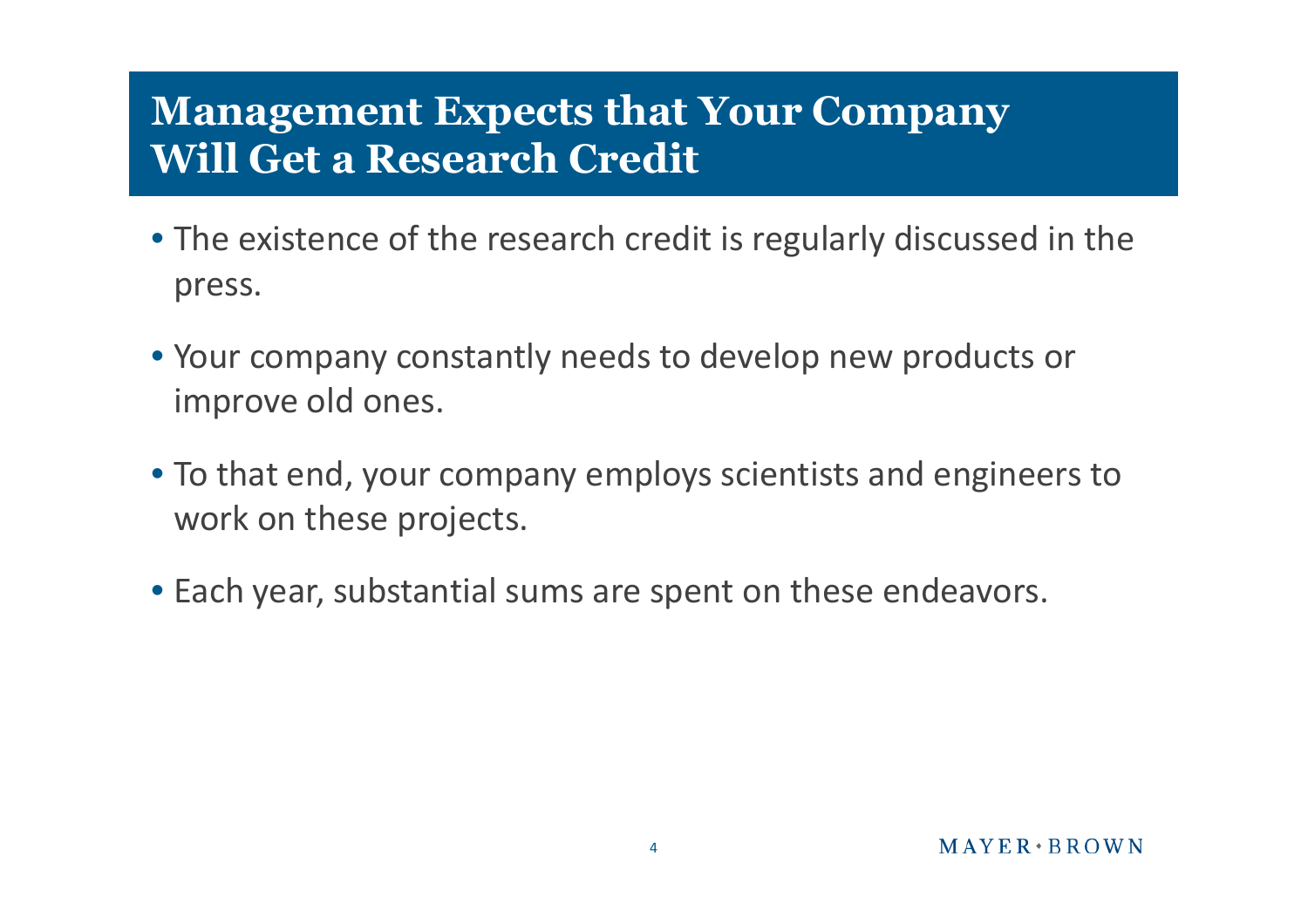#### **Statutory Requirements Appear Straightforward**

- The expenditures are research and development costs "in the experimental or laboratory sense" (Section 174 test);
- The research must be undertaken to discover technological information (Technological Information Test);
- The costs are "intended to be useful in the development of a new or improved business component of the taxpayer" (Business Component Test); and
- "Substantially all" of the research and experimentation activities "constitute elements of a process of experimentation" (Process of Experimentation Test).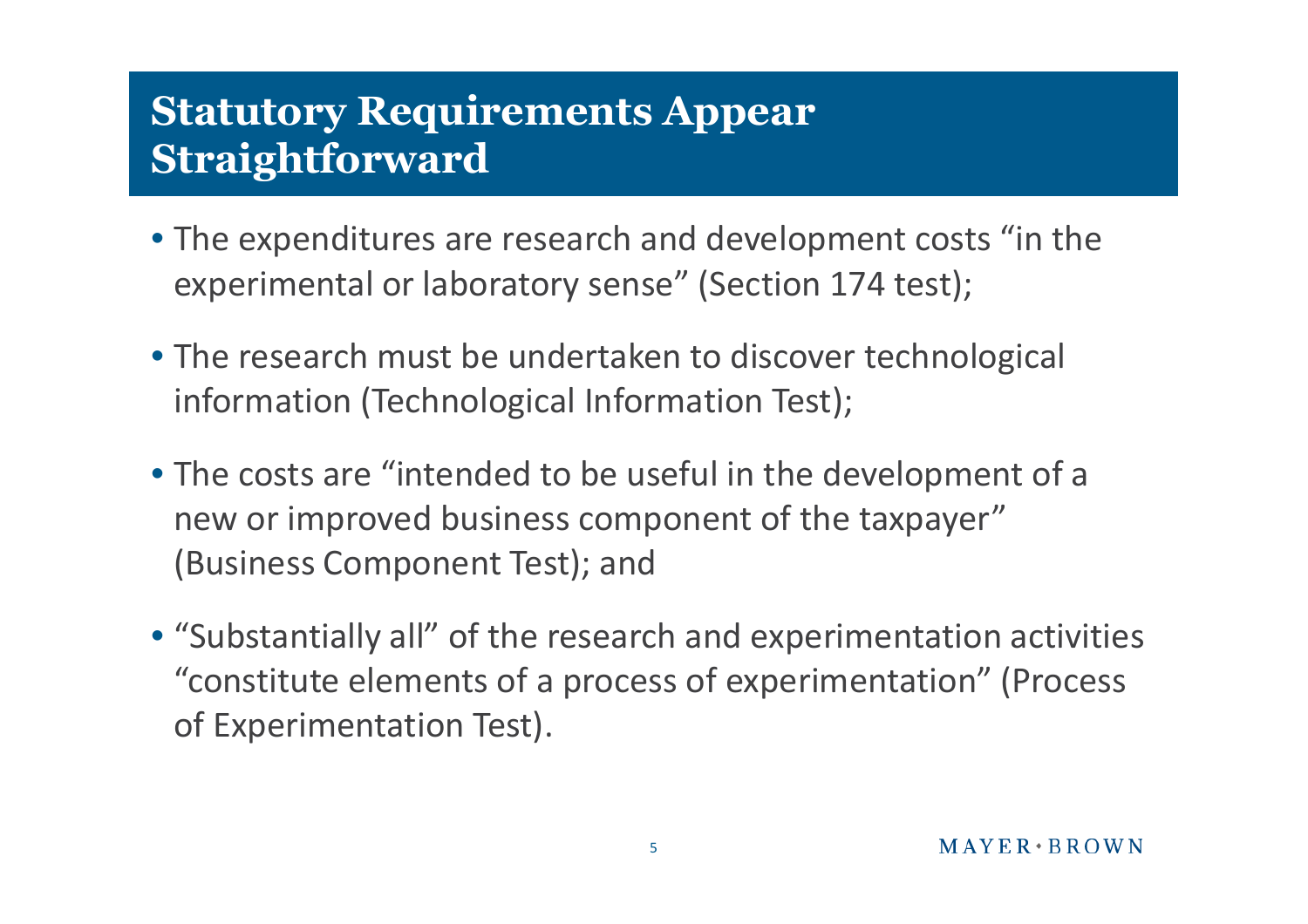### **Regulations Appear to Add Clarity**

#### • Treas. Reg. § 1.174-2(a):

"Expenditures represent research and development costs in the experimental or laboratory sense if they are for activities intended to discover information that would *eliminate uncertainty* concerning the development or improvement of a product. Uncertainty exists if the information available to the taxpayer does not establish the capability or method for developing or improving the product *or the appropriate design of the product*." (Emphasis added).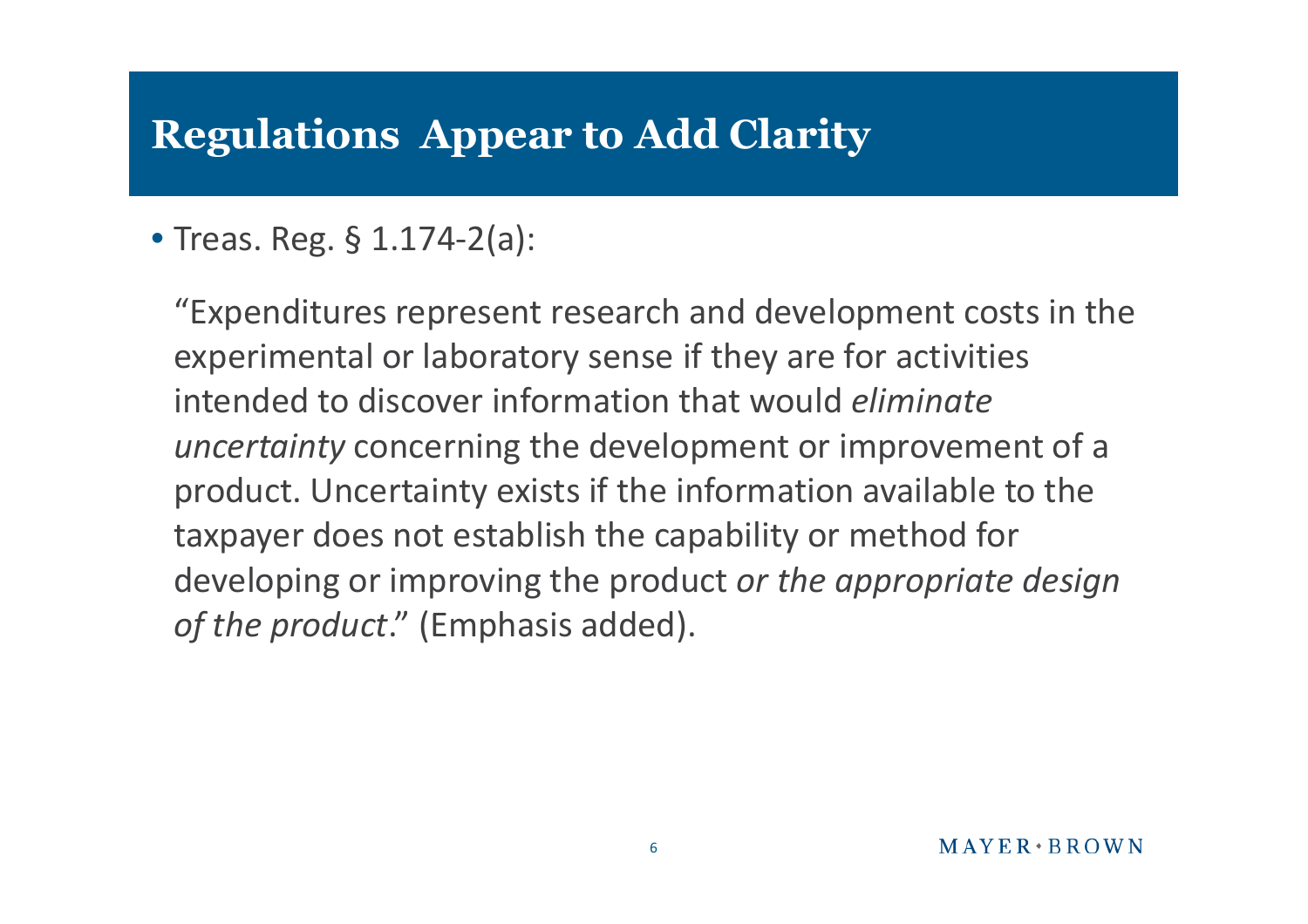## **Regulations Appear to Add Clarity**

- Information is technological in nature if the process of experimentation fundamentally relies on the principles of the physical or biological sciences, engineering, or computer science. Treas. Reg. § 1.42-4(a)(4).
- A process of experimentation is a process "designed to evaluate one or more alternatives" where the capability or methods of achieving a certain result are uncertain. Treas. Reg. § 1.41-4(a)(5)(i).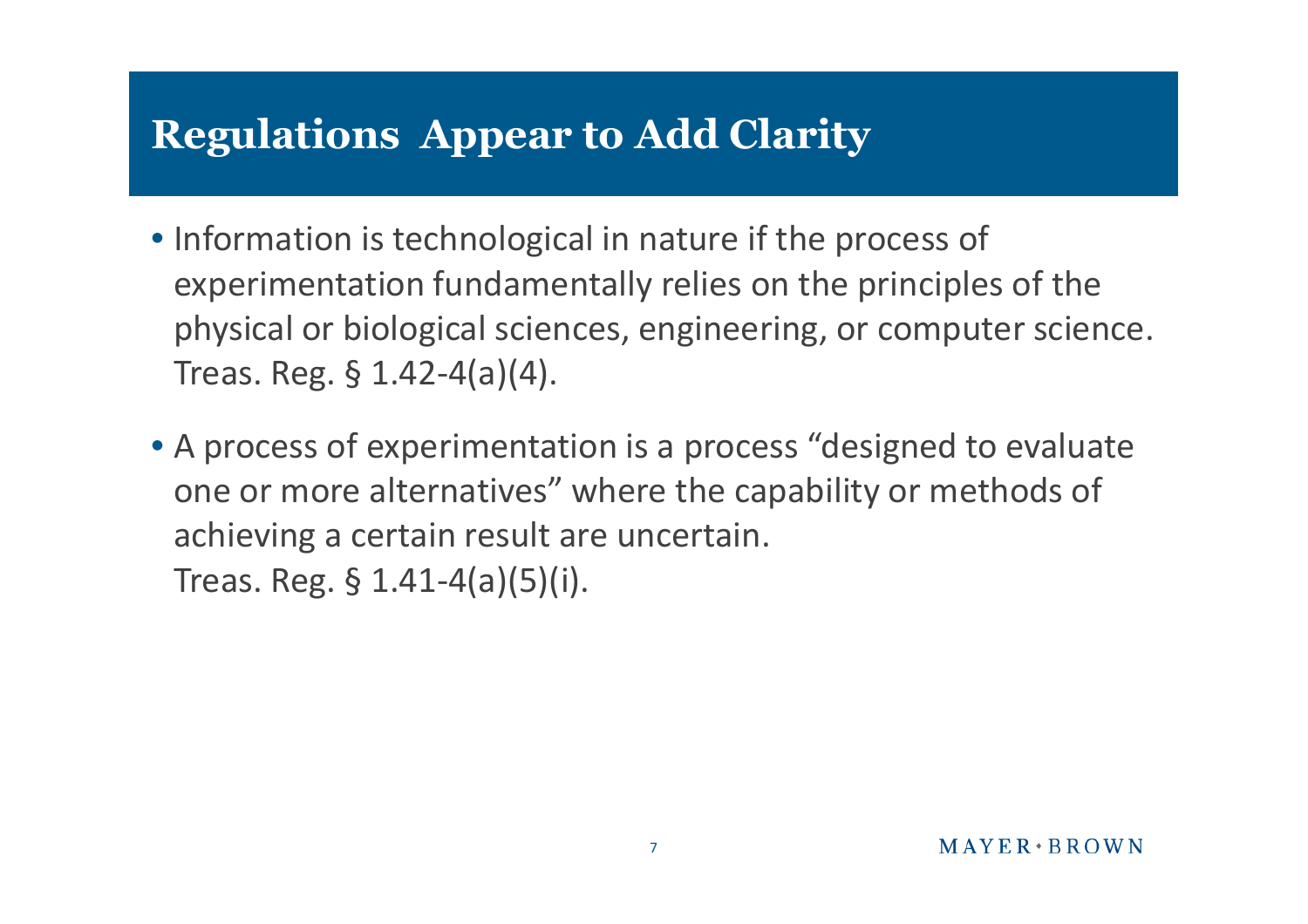# **But What Do You Do If Your Exam Team Does Not View the Application As Clear?**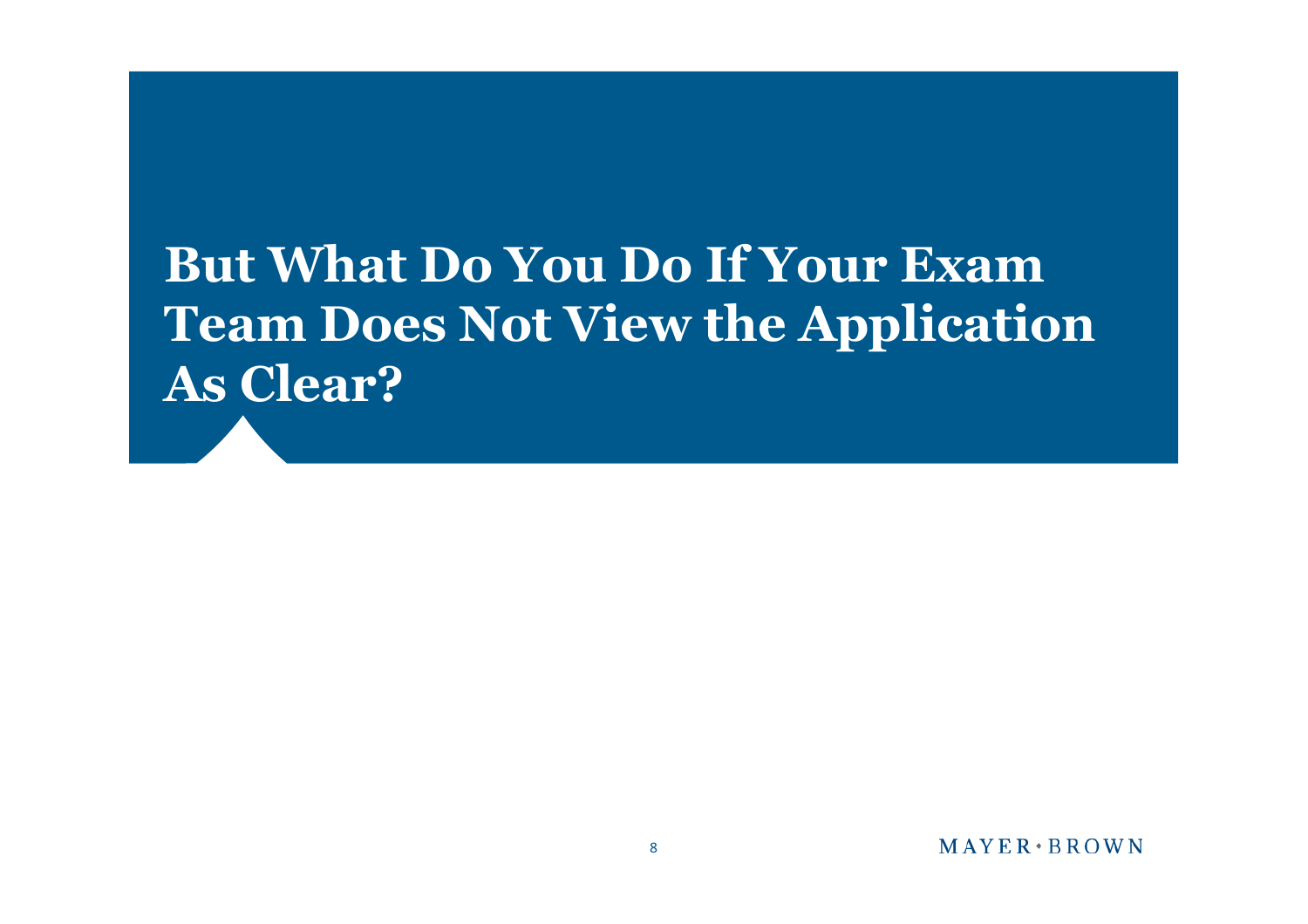### **A Flexible New Tool**

- Case law on the research credit is relatively sparse and tends to focus on specific legal questions.
- However, on October 1, 2014, the Tax Court issued a decision in *Suder v. Commissioner*, T.C. Memo. 2014-201, 108 T.C.M. 355, involving the section 41 research credit.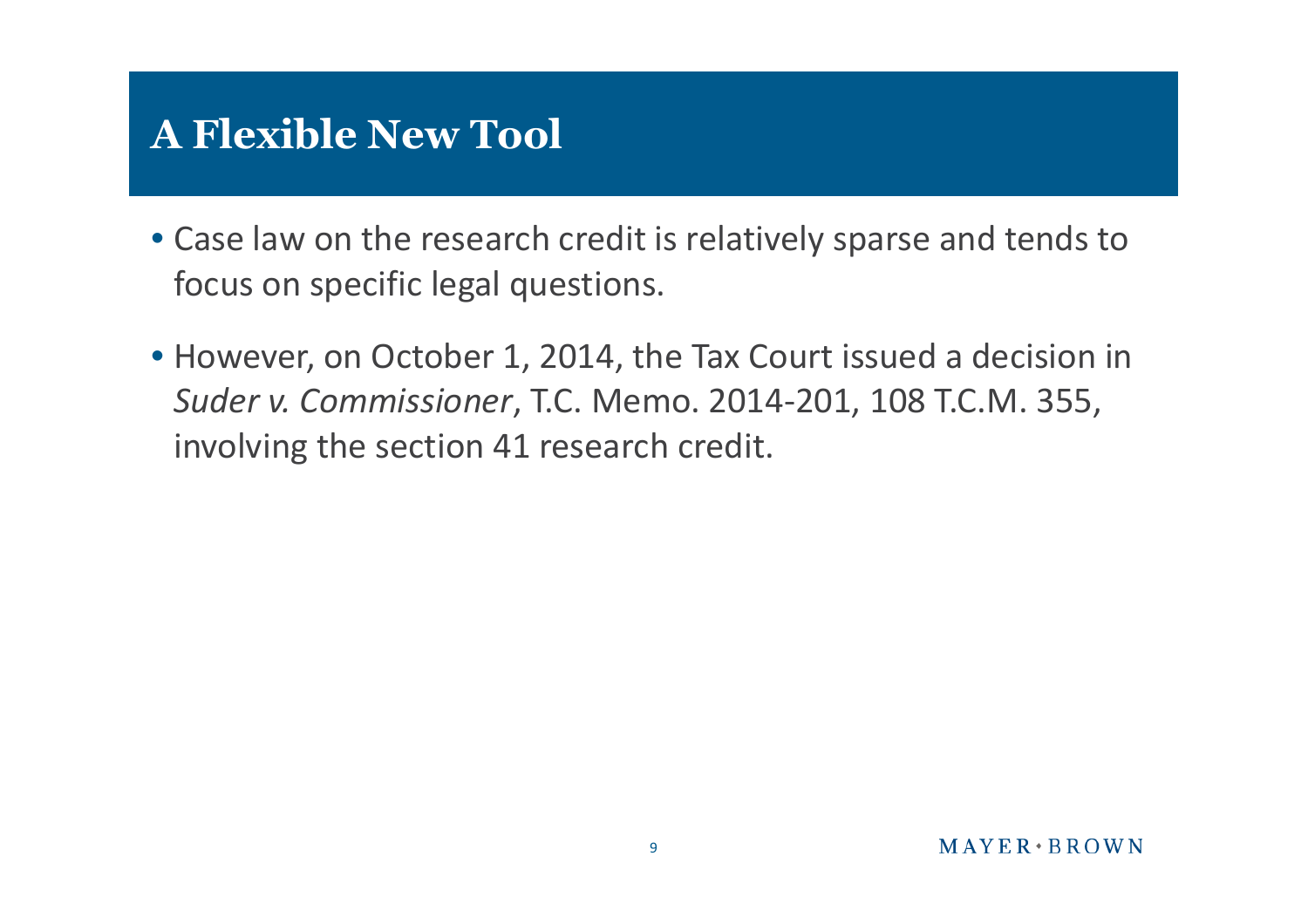## **A Flexible New Tool**

- *Suder* provides a detailed, thoughtful analysis of the taxpayer's research process and how to assess its research activities in the context of the requirements of section 41.
- *Suder* does not break new ground.
- Rather, the value of *Suder* is that it provides a framework that enables you to bridge the statute and regulations to many specific challenges that are commonly raised by Exam and Appeals.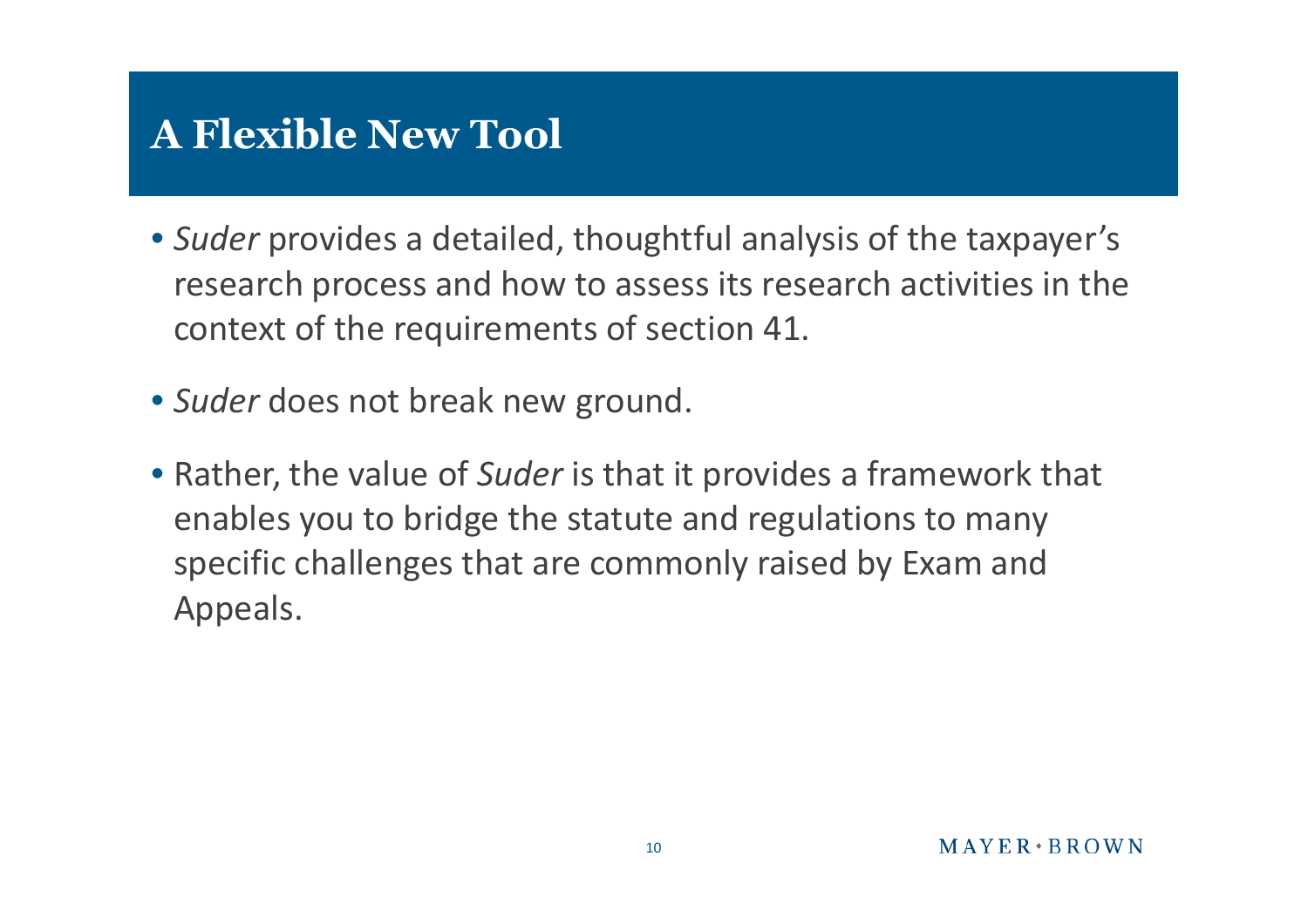## *Suder v. Commissioner*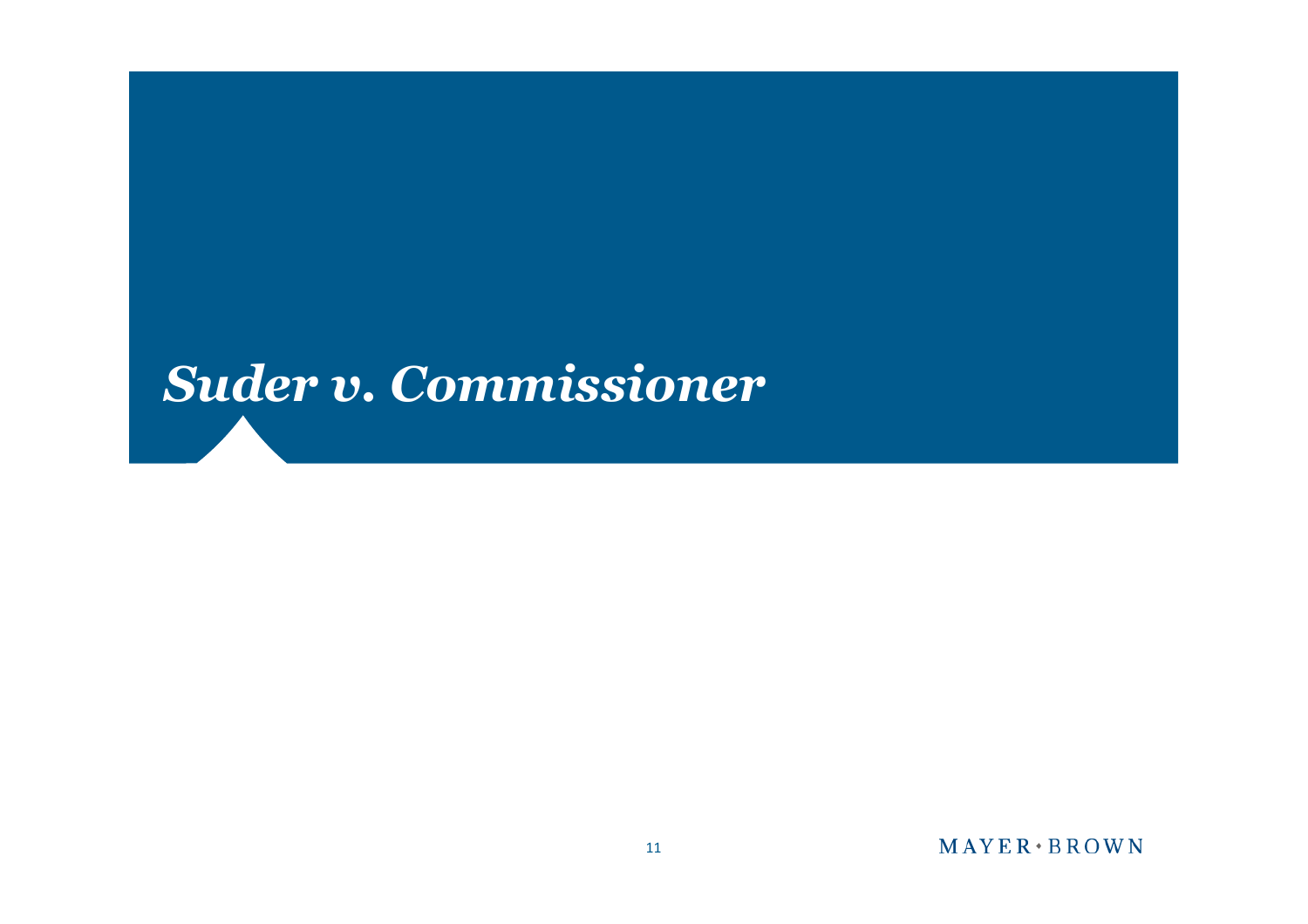#### *Suder v. Commissioner—***The Facts**

- In *Suder*, the Tax Court considered whether certain wages, supplies, and contract costs incurred by Estech Systems, Inc. ("ESI") in tax years 2004 through 2007 were appropriately claimed by the taxpayer as qualified research expenditures under section 41.
- ESI was started by Eric Suder in 1987 out of his garage.
- Mr. Suder saw an opportunity in developing telephone systems for small hotels that offered features previously available only in higher-cost systems.
- By 2004, the company employed approximately 125 employees, had a team of 40 engineers and generated revenue of approximately \$38.5 million.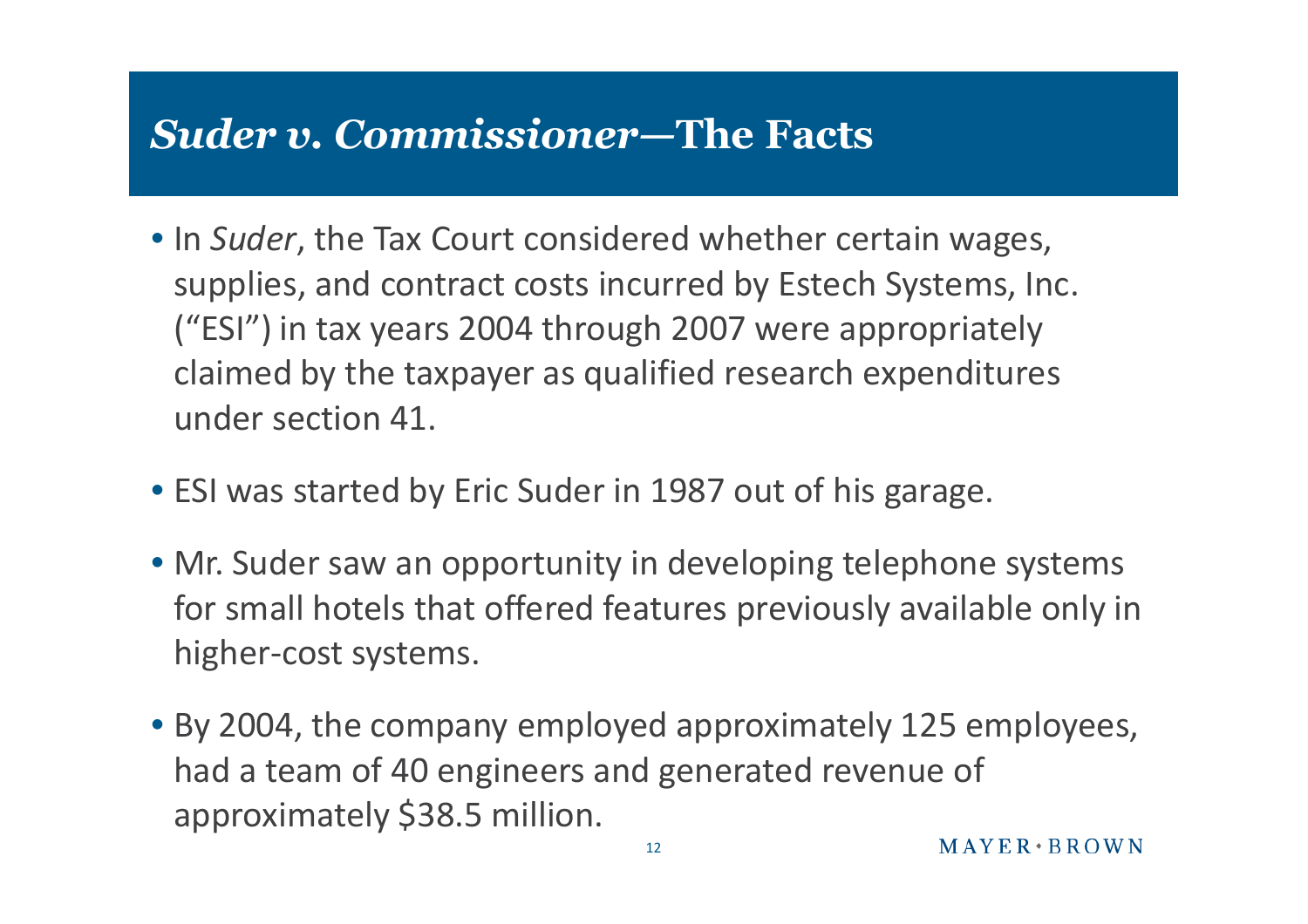#### *Suder v. Commissioner***—The Facts**

- As part of the ISO-9000 certification process in 2000, ESI created a "systematic product development process" that the company used to design new phone systems. *Suder*, 108 T.C.M. at 356.
- This process began with high-level product strategy meetings attended by ESI's senior executives.
	- The purpose of these meetings was to "cultivate new ideas and assess their feasibility at the macro level." *Id.*
- ESI's engineers then designed the initial specifications, tested the initial design, and produced a physical prototype.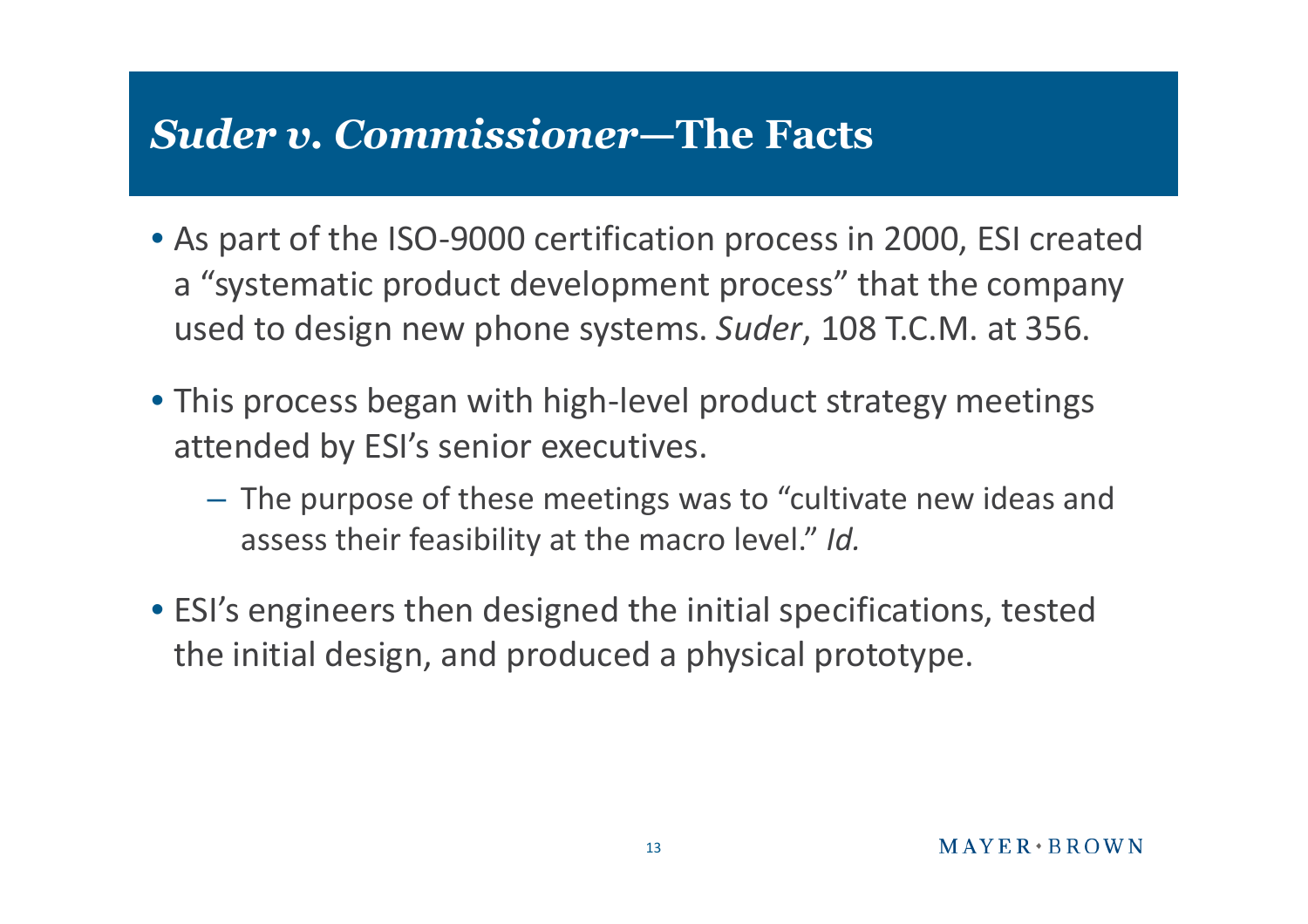#### *Suder v. Commissioner—***The Facts**

- Prototypes were sent to ESI's product assurance lab where the design was analyzed and tested and any technical bugs were identified and fixed.
- The new device was then alpha tested by ESI's engineers and executives.
- Finally, new devices were put through beta testing which involved providing ESI's customers with a prototype of a new device at a discount in exchange for the customer's feedback on its design and performance.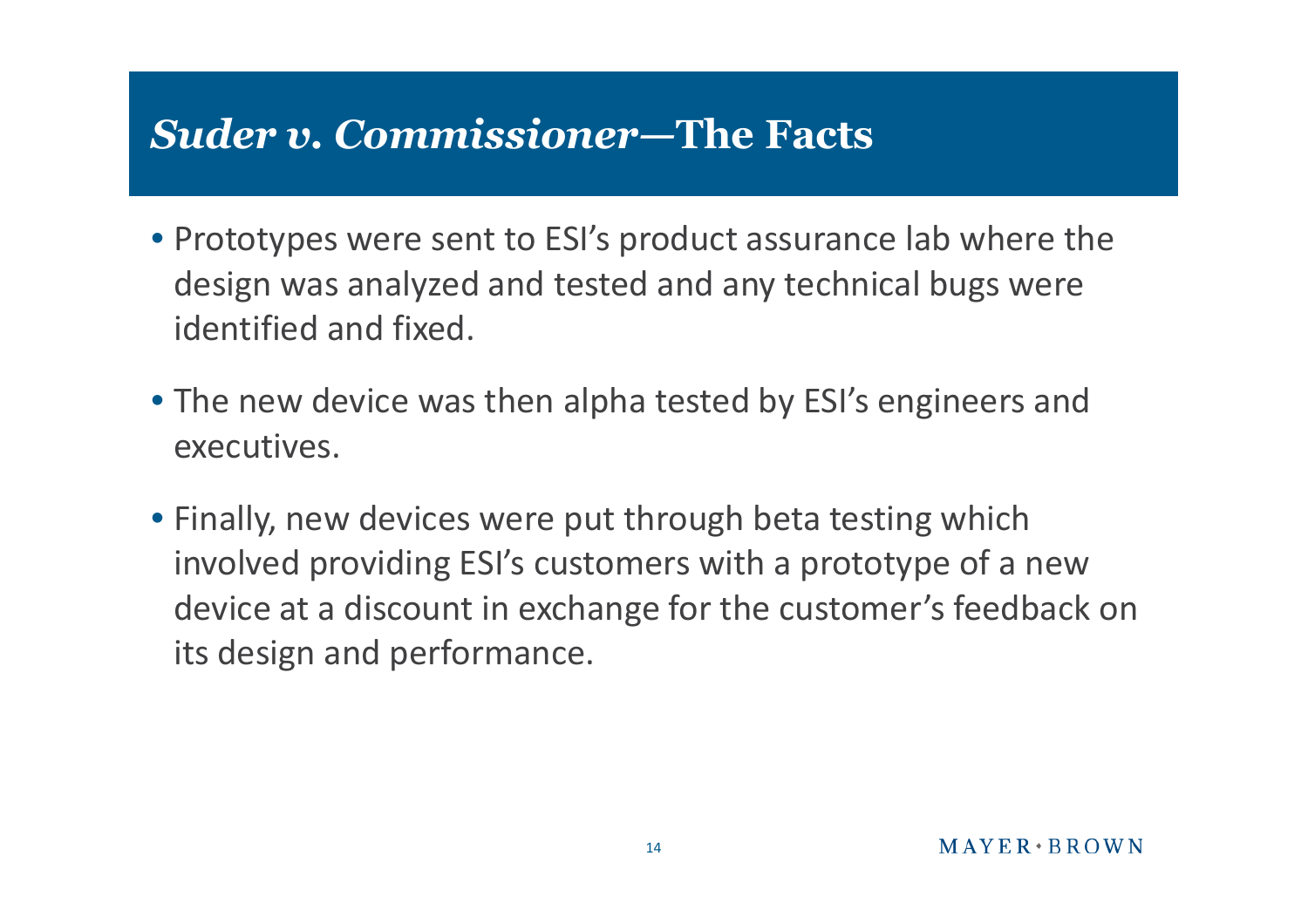#### *Suder v. Commissioner***—Calculating QREs**

- ESI's calculation of its R&D credit was based initially on a study performed by a third-party tax advisor.
	- ESI's tax advisor prepared a spreadsheet listing all ESI employees who performed qualified research and estimated the time each spent performing qualified services.
	- The firm studied the roles and responsibilities of each employee and consulted with senior management.
	- At the conclusion of the study, the firm provided a report to ESI that included an overview of the study and the research credit, an analysis of ESI's research process, and a detailed calculation of ESI's research tax credit.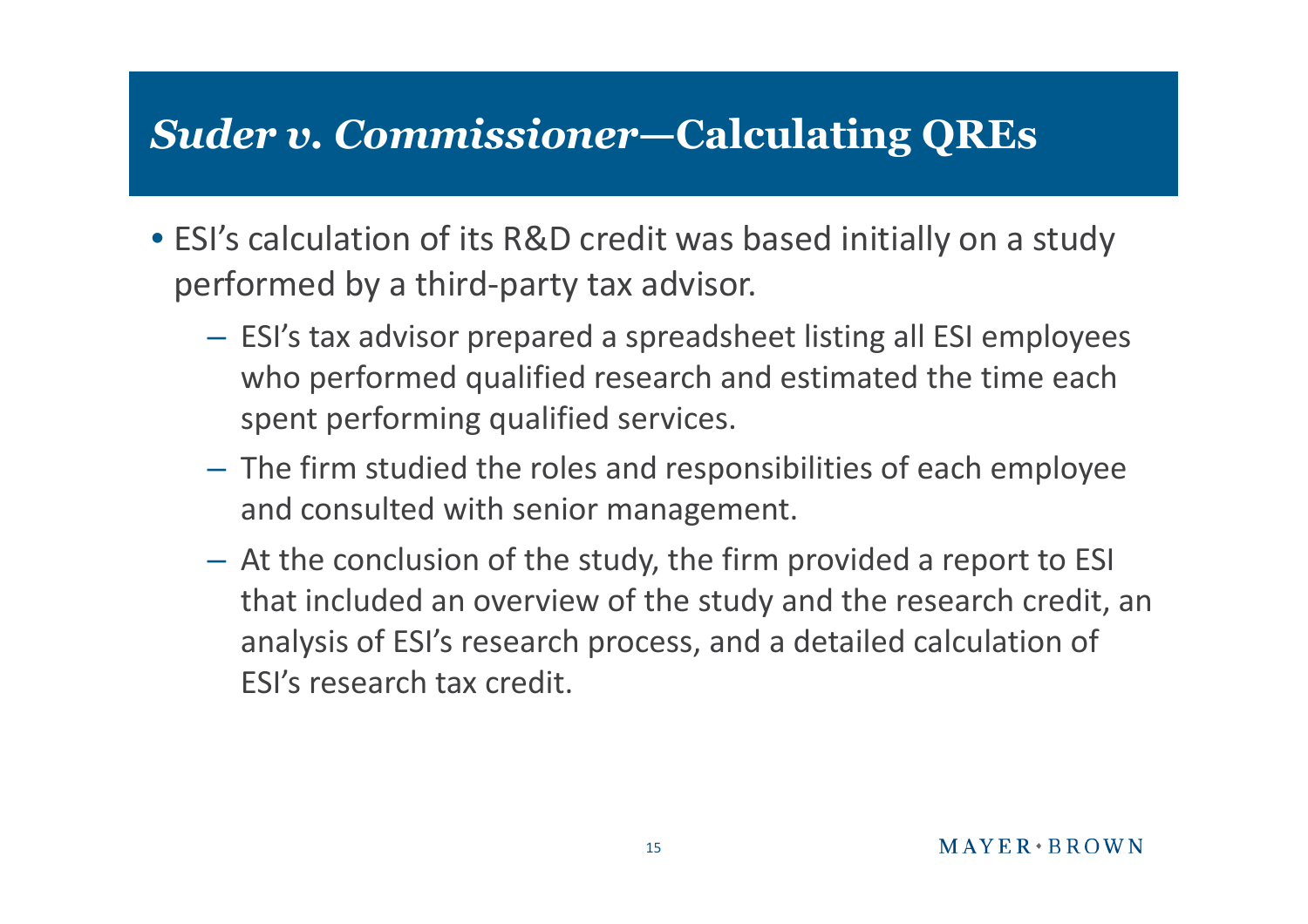#### *Suder v. Commissioner***—Calculating QREs**

- ESI's Senior VP of Product Development, Mr. Wende, directly participated in the initial R&D study. Thereafter, Mr. Wende independently prepared the study.
- During the years at issue, Mr. Wende prepared a spreadsheet listing each employee that performed qualified research and the wage allocation percentage that was used to estimate the QREs.
- In determining the allocation percentages, Mr. Wende consulted the R&D study as well as previous years' allocations as a starting point and made any necessary adjustments.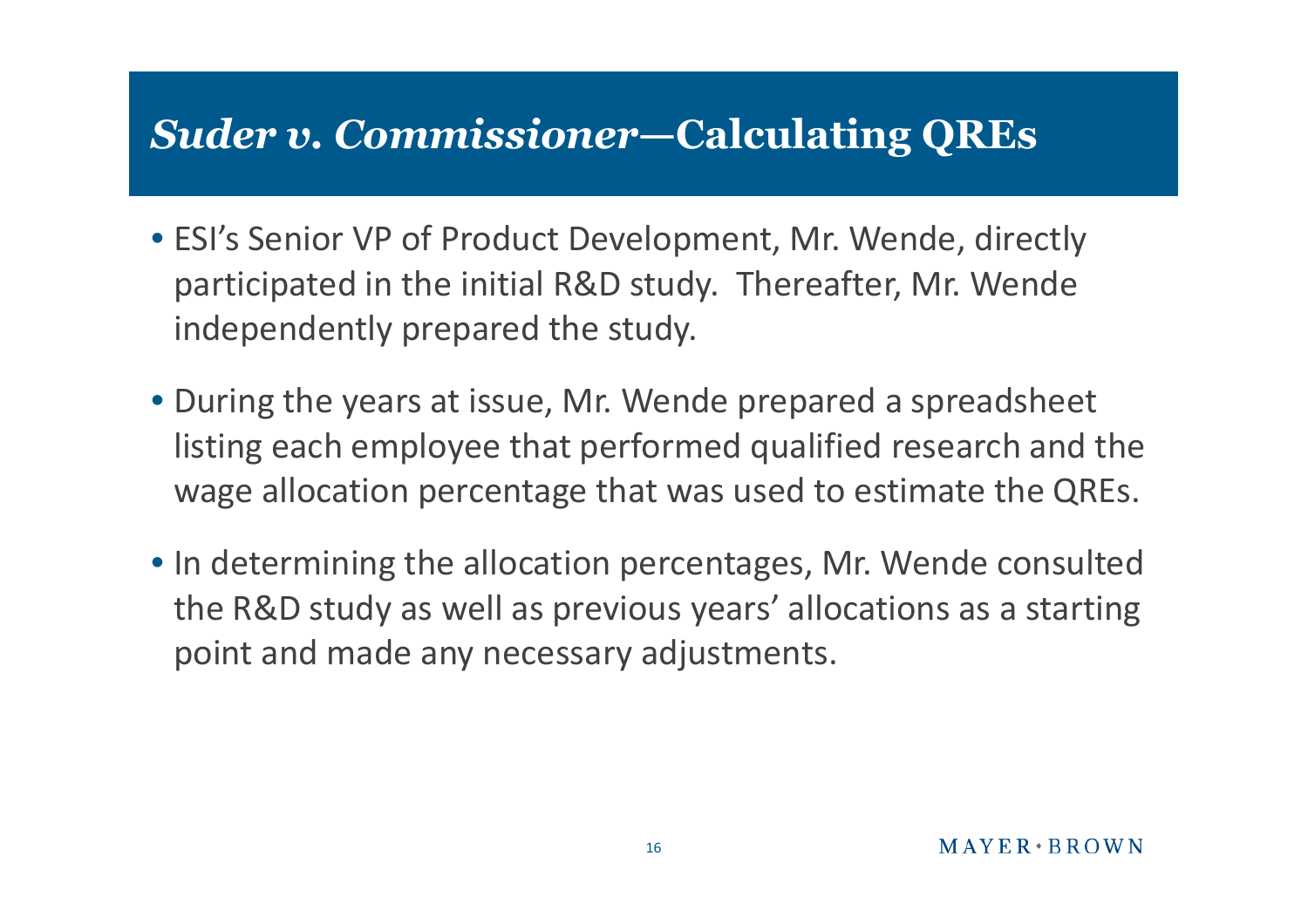### **Winning the Battle; Losing the War**

- Judge Vasquez found that the taxpayer's activities in eleven of the twelve product development projects selected by the parties as representative samples were qualified research activities under section 41 and that the taxpayer had adequately substantiated the QREs claimed. *Id.* at 366, 368.
- However, Judge Vasquez also decided that approximately 20% of the compensation paid to Mr. Suder—who owned 90% of ESI was reasonable compensation for his technical expertise. *Id.* at 371.
- While the reasonableness of compensation will generally not be an issue in widely held companies, this portion of the decision likely makes the decision a pyrrhic victory for Mr. Suder.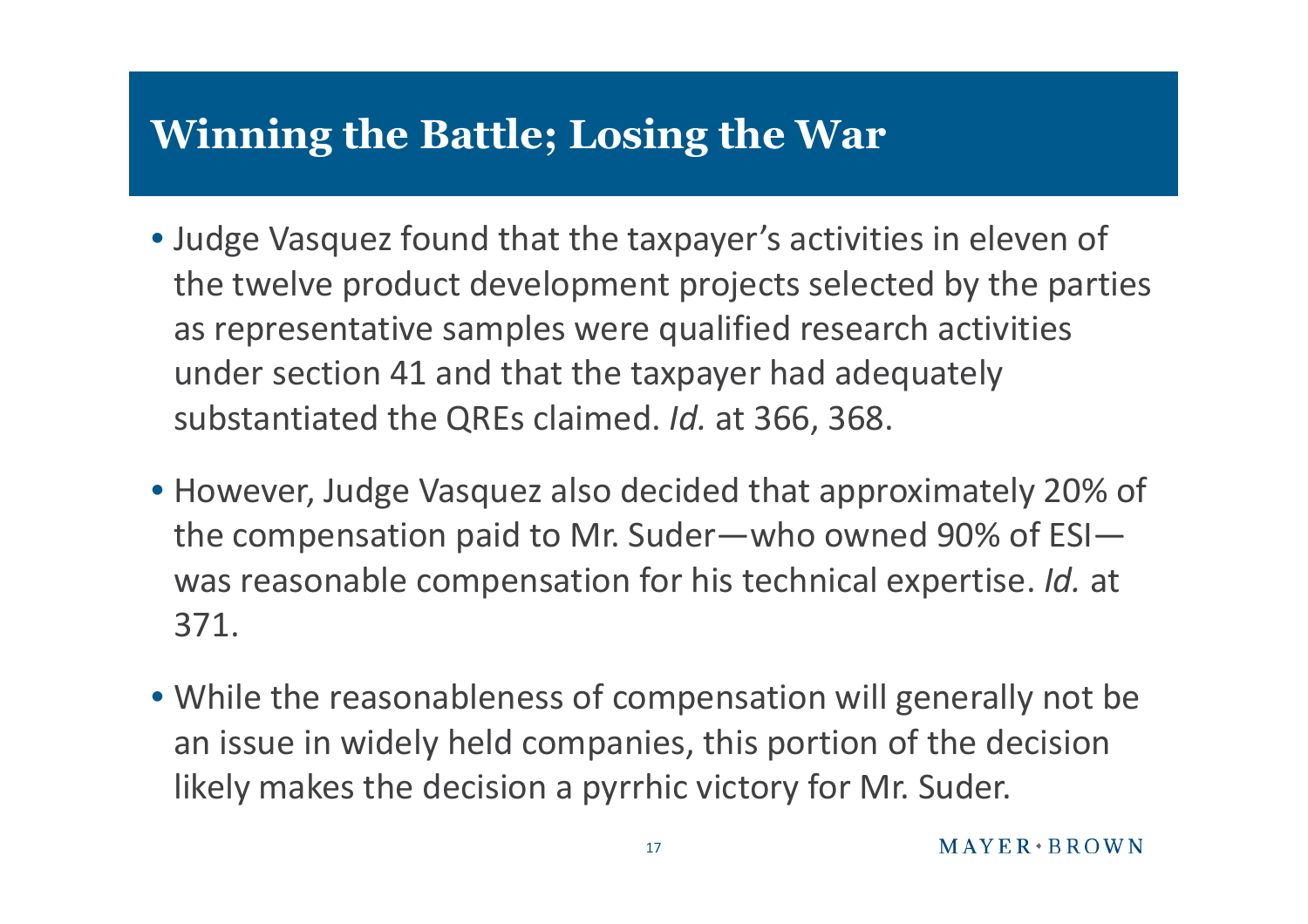# **Common Issues Faced During Exam**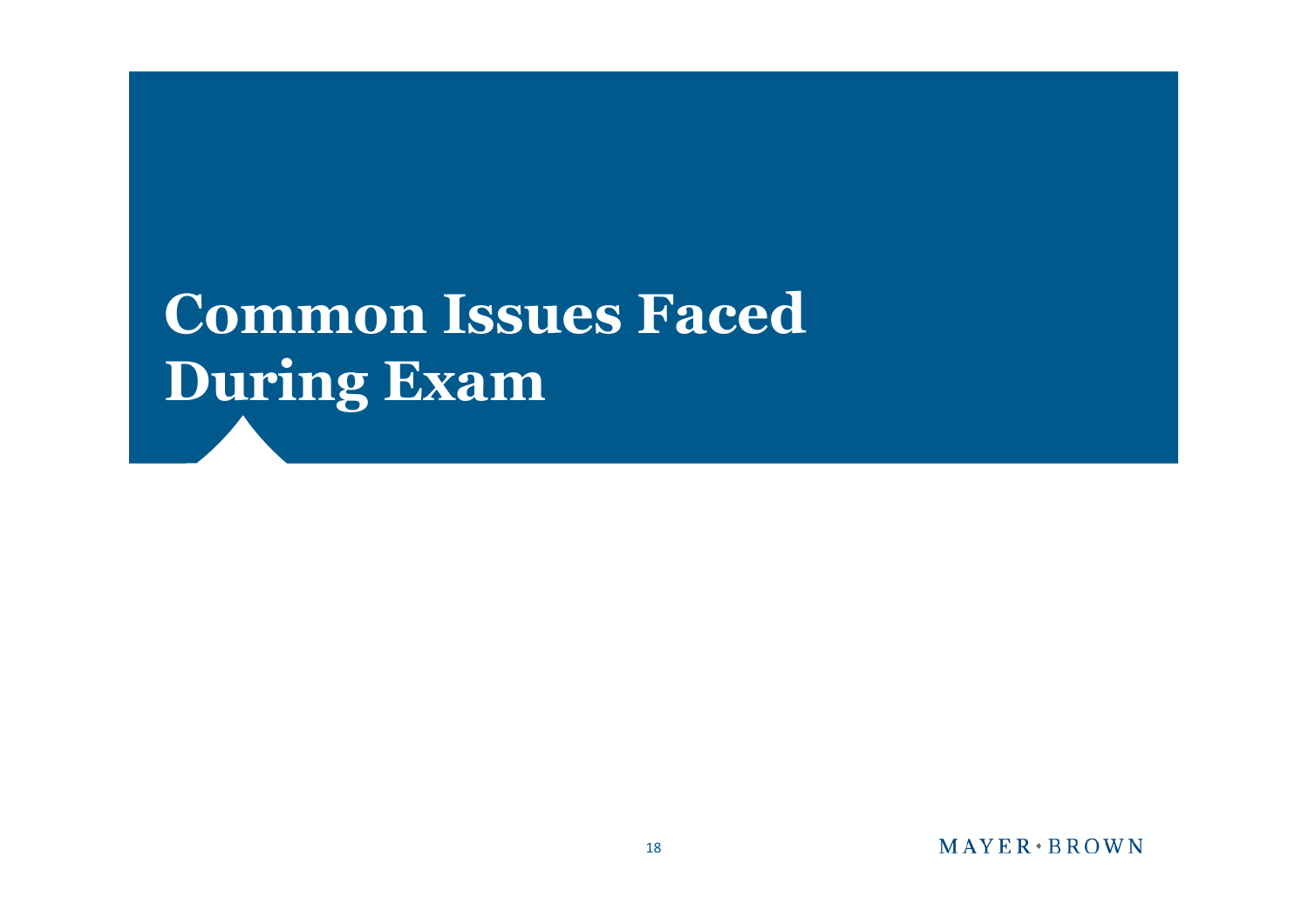

#### The New Product or Improvement is Not Innovative

#### **MAYER BROWN**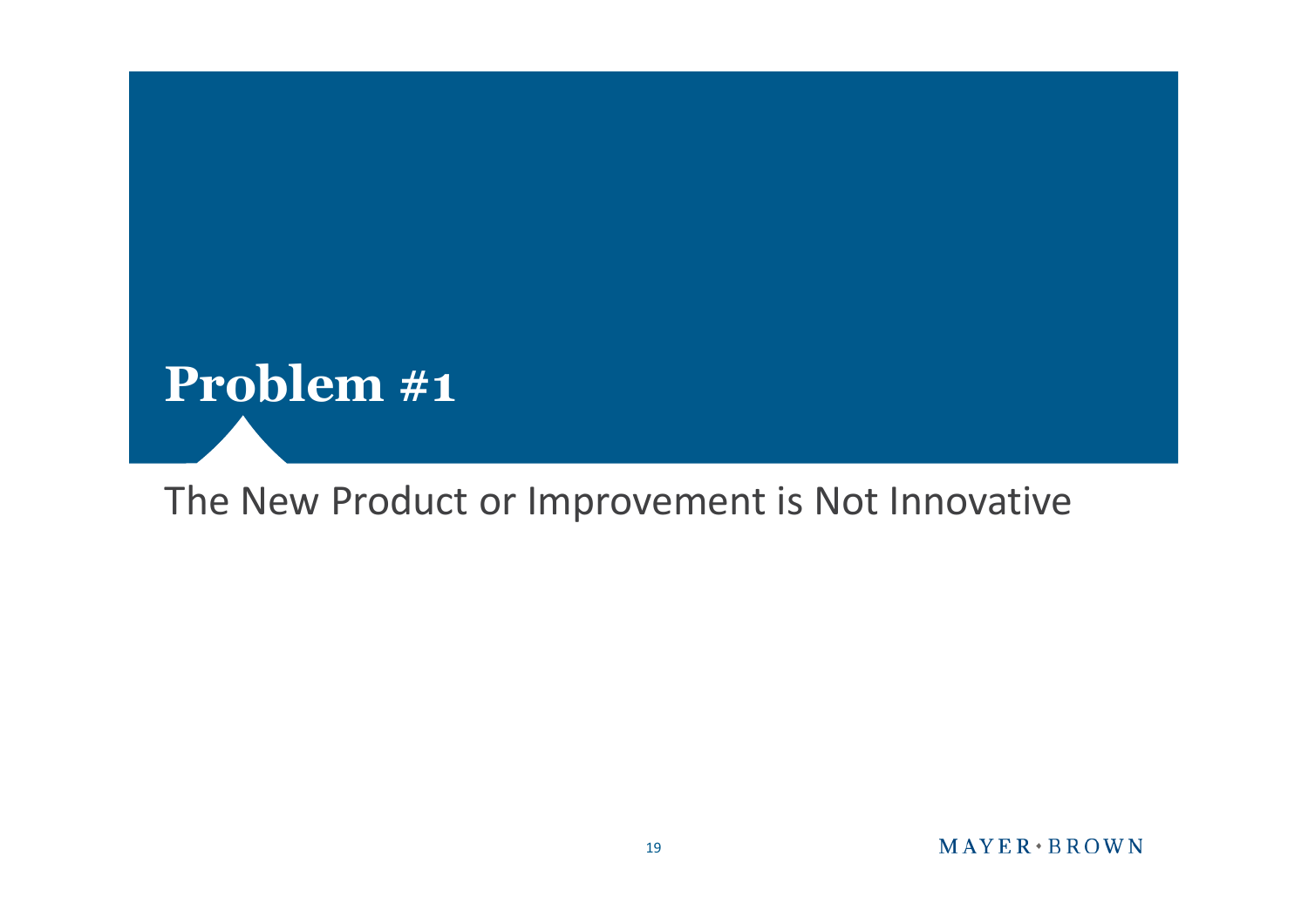## **Problem #1**

- Product development is often evolutionary rather than revolutionary, with the result that the IRS does not see the activity as sufficiently innovative to warrant allowing the credit.
	- Only a "simple enhancement" to an existing product.
	- No technical uncertainty.
	- Only bundling of existing products into an integrated whole.
	- Minor tweaks to existing products.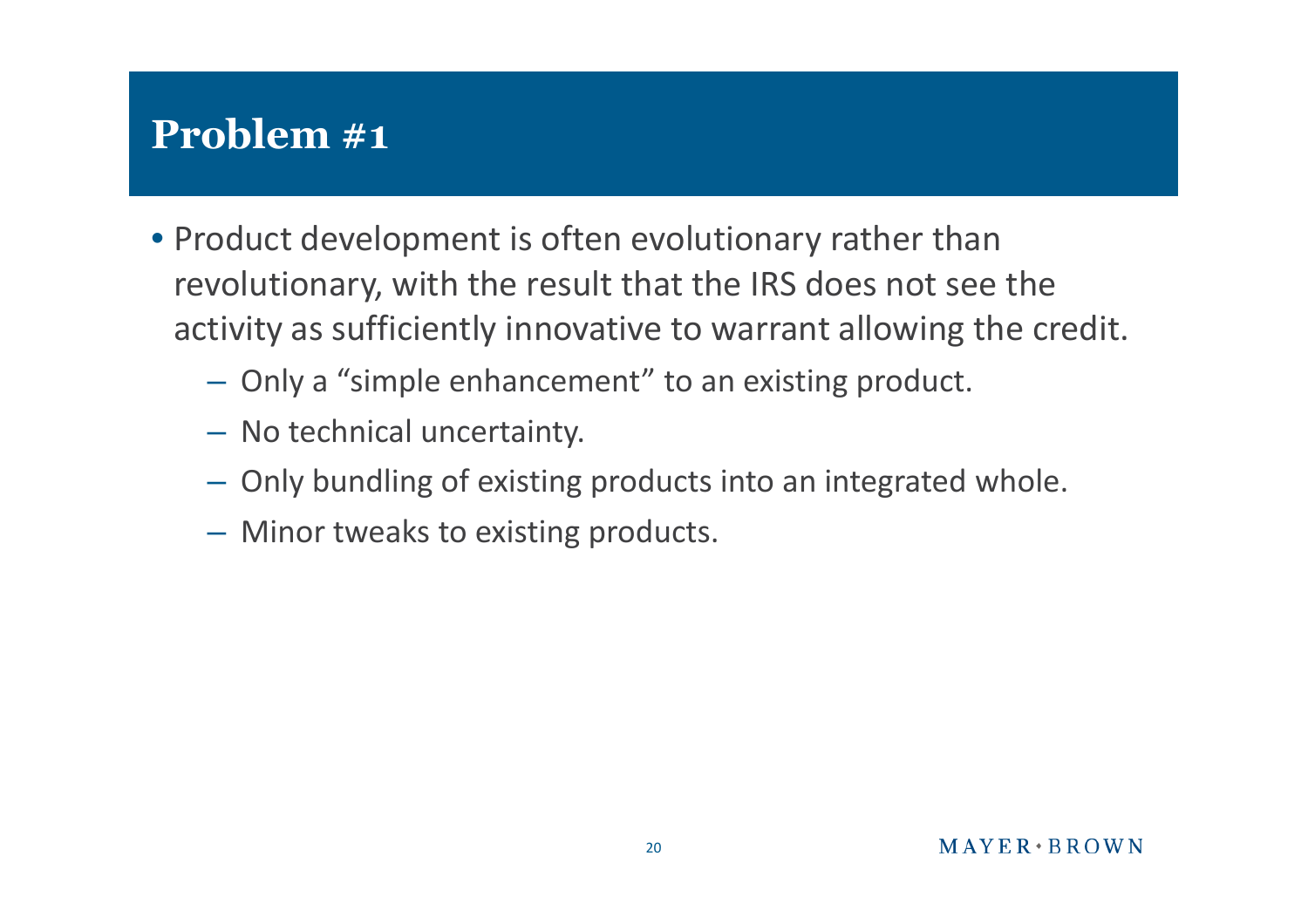- In *Suder,* the IRS argued that many of ESI's product development projects were "routine" and that many of the new products were simply "repackaging and rearranging of earlier designs." *Id.* at 363.
- The IRS's expert took issue with the company's business model more generally, claiming that "ESI's strength is building low-cost, easy-to-use telephone systems that match products introduced by industry leaders. . . ." *Id.*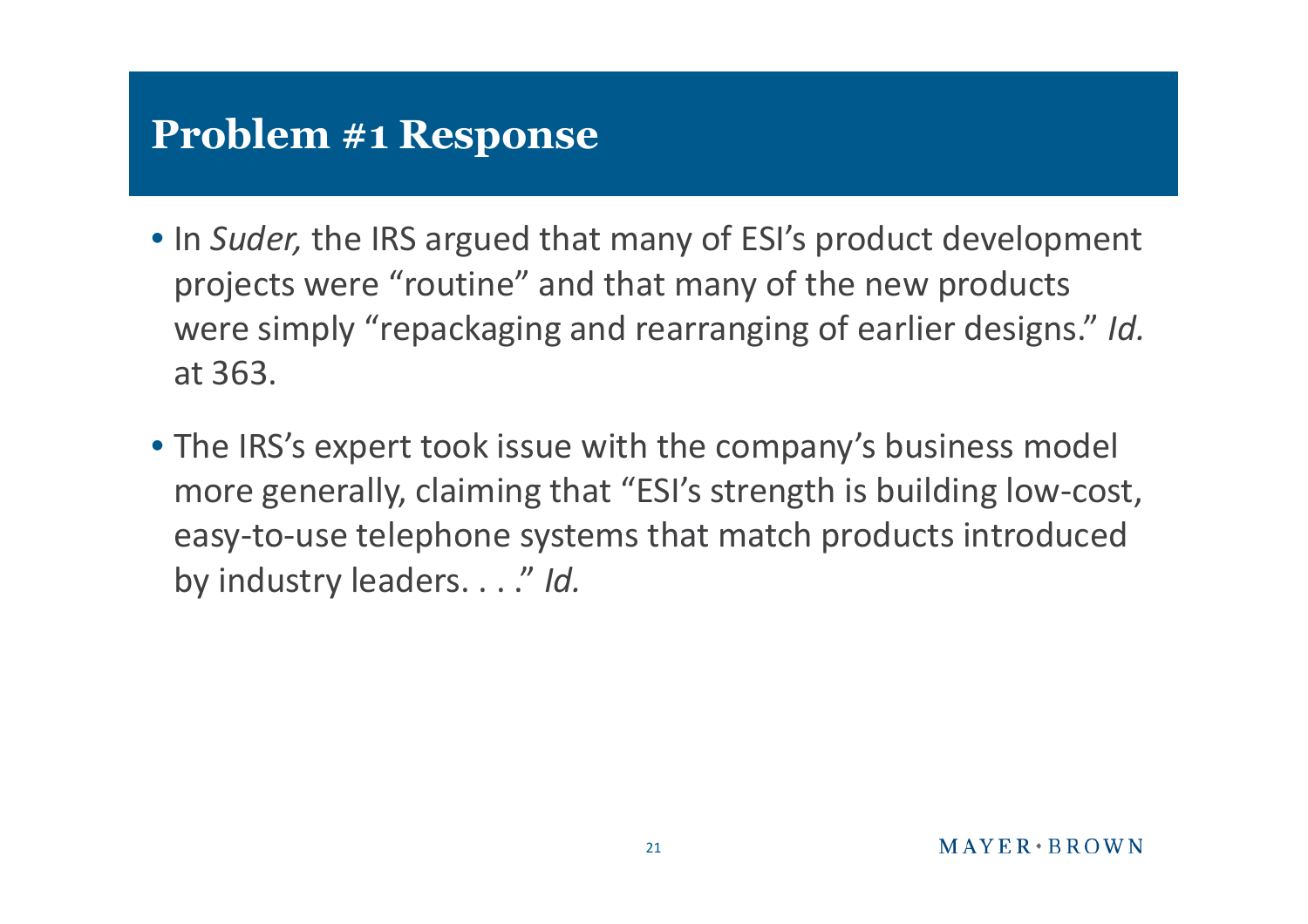• But as the Court demonstrates, ESI was clearly in the business of making incremental product improvements. *Id.* at 364.

| <b>Project</b>      | <b>Uncertainty</b>                                              |
|---------------------|-----------------------------------------------------------------|
| Arcadia             | Adding ACD reporting to ESI's phone systems                     |
| Chameleon           | Incorporating a third party skinning tool                       |
| <b>Clark Kent</b>   | Extracting statistical information from Pink Panther            |
| <b>Rio Grande</b>   | Creating an application in Microsoft's .NET framework to        |
|                     | program an ESI phone system                                     |
| Mad Max             | Transferring phone calls through hotel routers and firewalls    |
| <b>Express FSII</b> | Adding new features such as live ring call waiting and ACD auto |
|                     | wrap                                                            |
| Suzuki              | Creating wireless telephone interface cards                     |
| Phoenix             | Connecting two cabinets; adding a backplane; integrating a      |
|                     | ColdFire 5407 processor                                         |
| Pony                | Developing a 50 port phone system running Linux                 |
| DLC <sub>0</sub>    | Isolating power; terminating traces                             |
| DLC82               | Maintaining signal integrity on a small circuit board           |
| <b>IVC1212</b>      | Switching to 3.3 volt parts; surface mounting parts             |
|                     |                                                                 |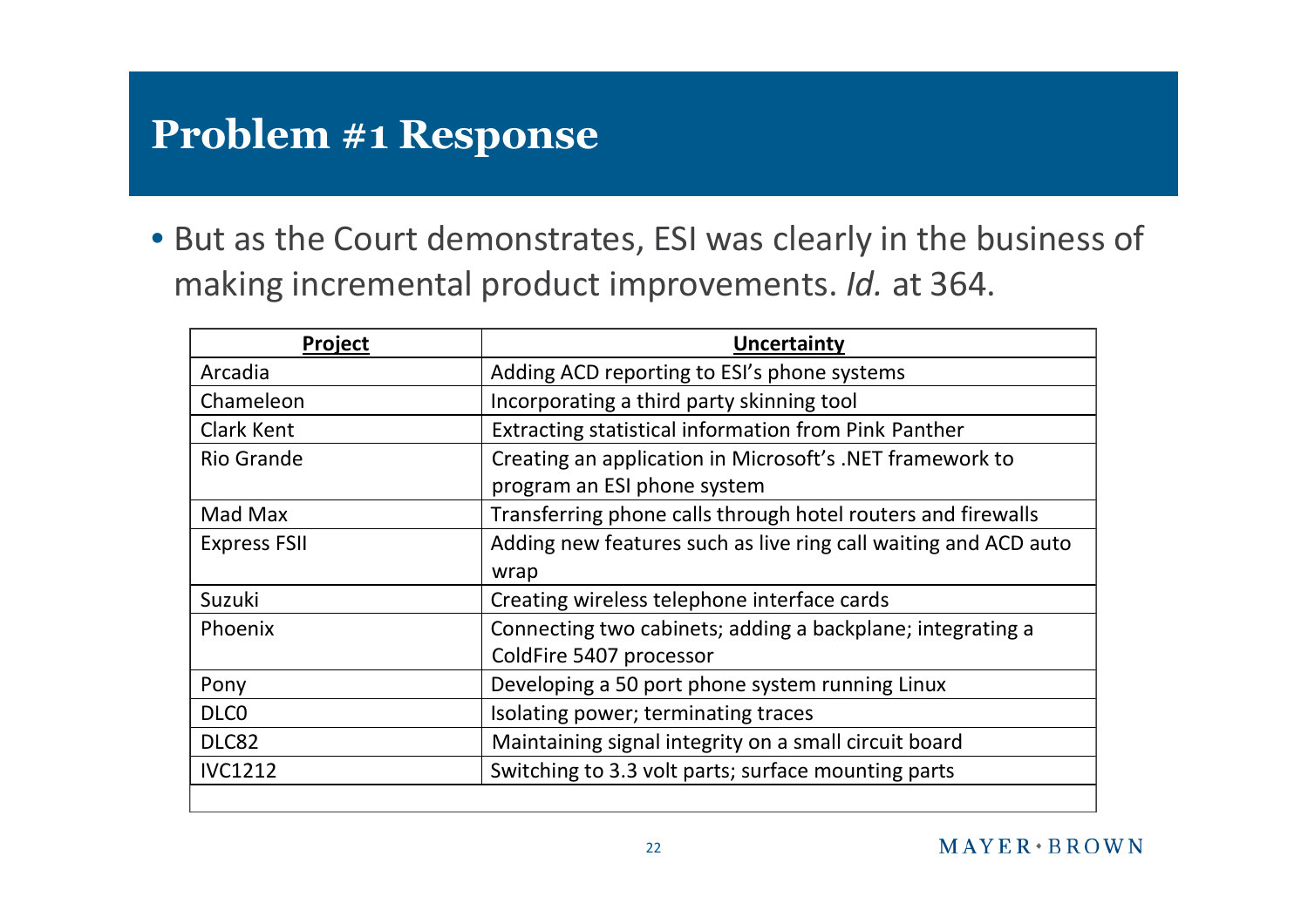- The Court found that improvements such as . . .
	- Enhanced customization;
	- Multi-tasking features;
	- New software applications; and
	- Bigger and improved hardware components
- Still presented ESI with numerous technical uncertainties.
- *Suder* provides a ready answer to efforts to disqualify everyday product improvement expenses.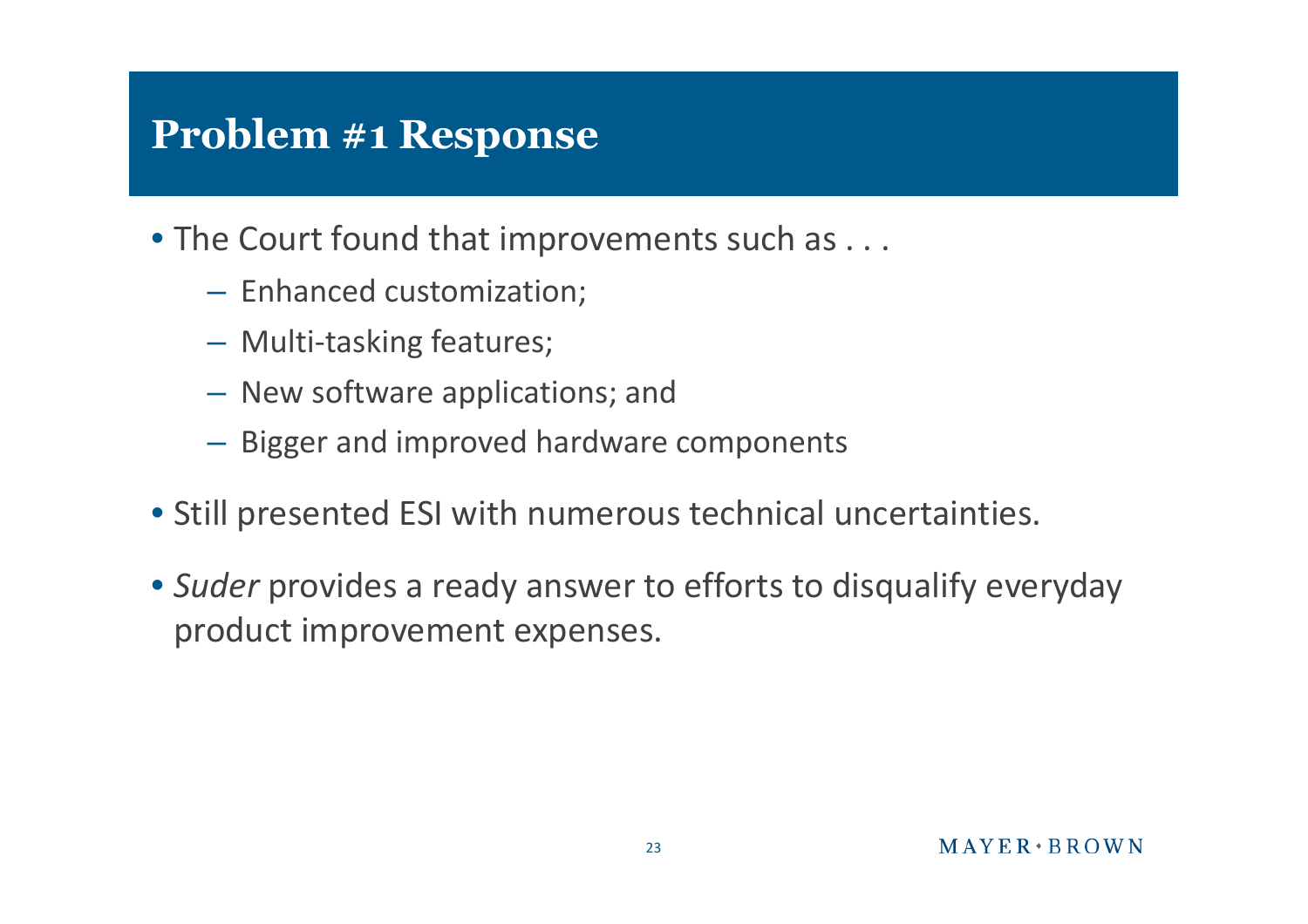- The fact that each of ESI's new products began as an initial concept and was vetted by senior management and subjected to multiple rounds of testing and analysis was evidence that ESI did not have all the necessary information at the outset to determine the appropriate method of developing the new product or its ultimate design.
- While the fact that a taxpayer had to undertake months or years of work to develop a product should always have been convincing that the design was uncertain at the outset, now you can point to *Suder* if the agent balks.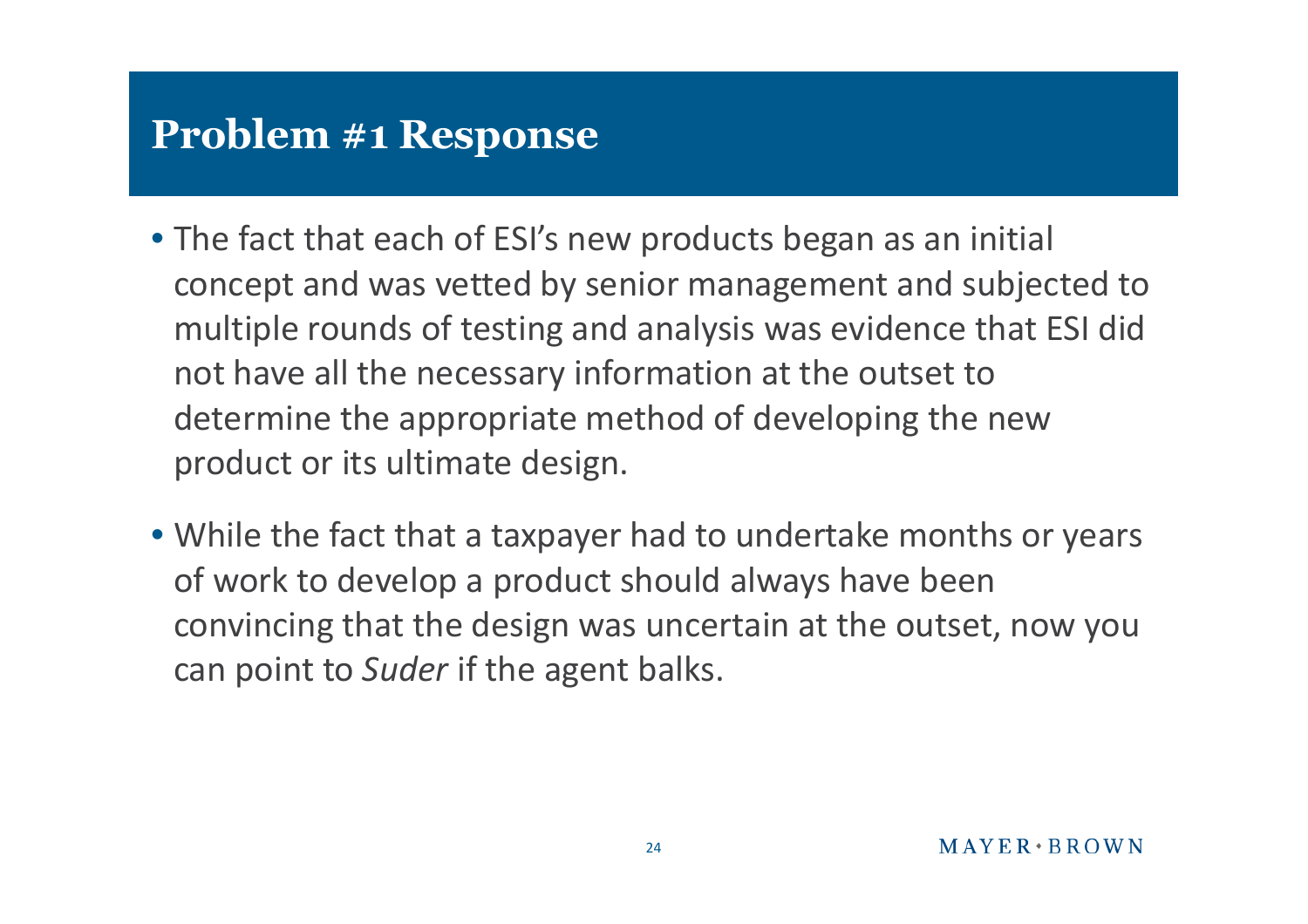

#### Routine Engineering Activity is Not Qualified Research

#### **MAYER BROWN**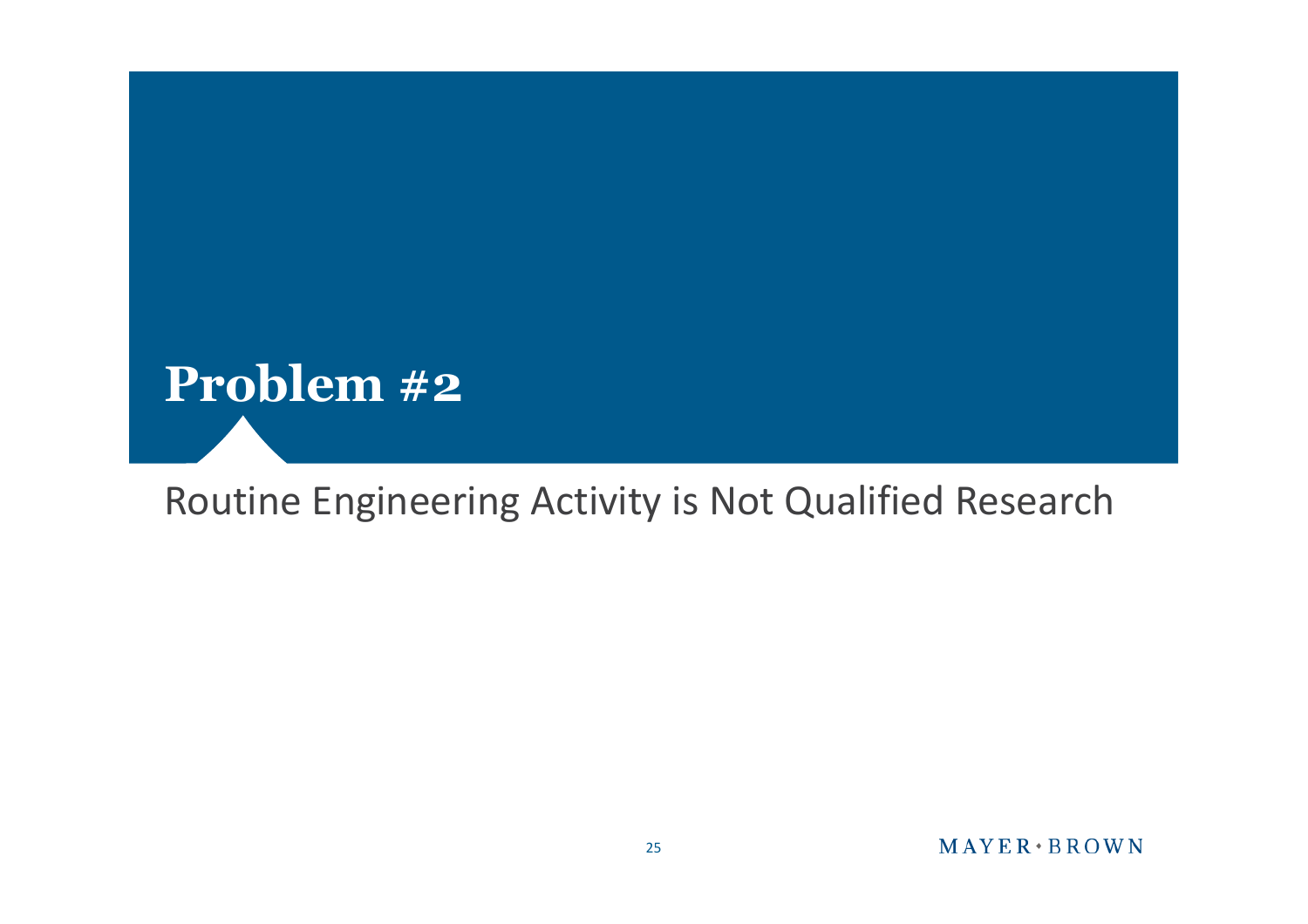#### **Problem #2**

- The IRS challenges QREs that it claims are "routine" or "basic" research activities that do not meet the requirements of section 41.
- Common examples:
	- Bug testing new designs.
	- Standard engineering techniques.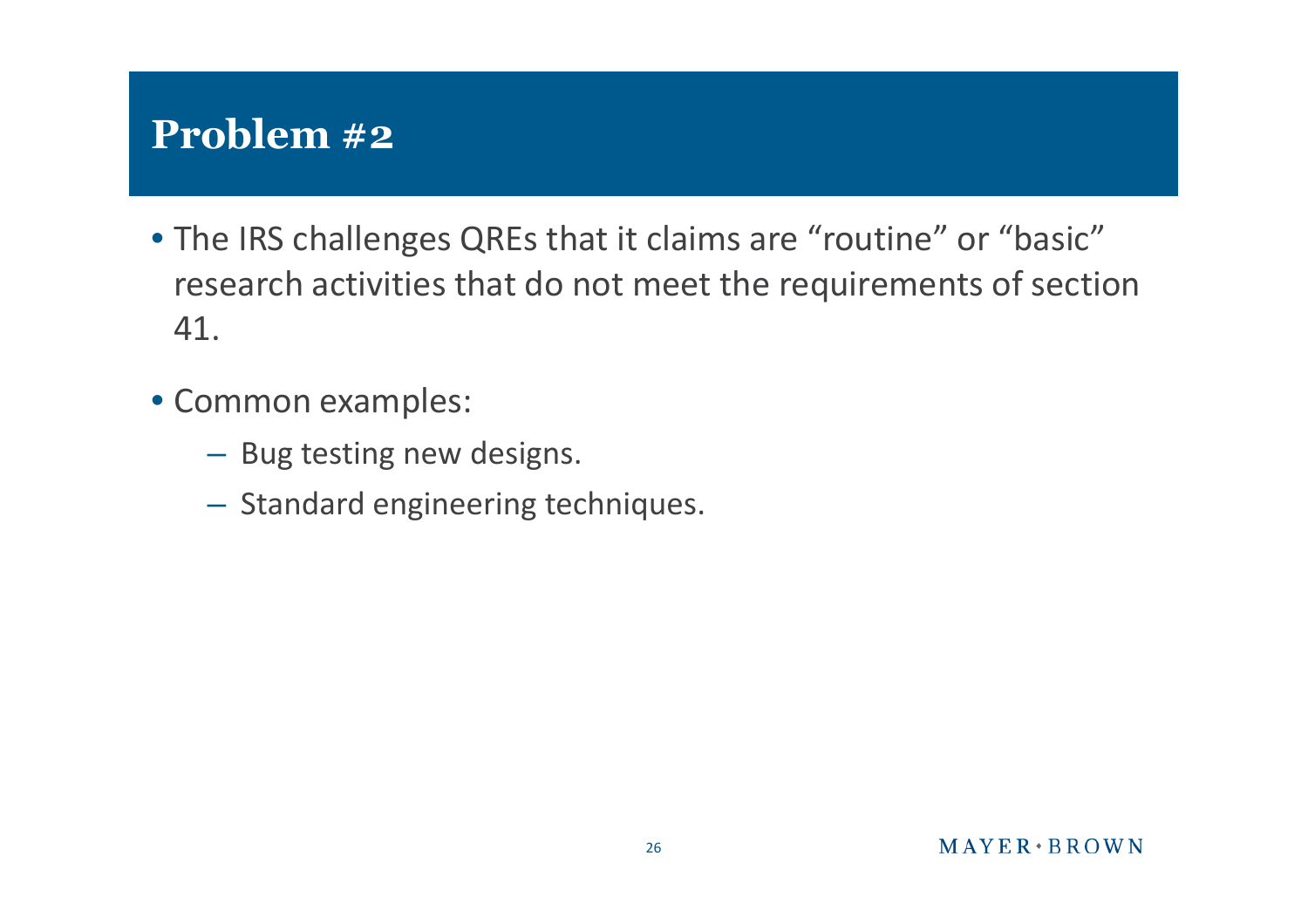• In *Suder,* the IRS relied in part on the theory that ESI "chose among design alternatives by applying engineering know-how, publicly available knowledge, or by committee" and that these methods are not part of a process of experimentation. *Id.* at 364-65.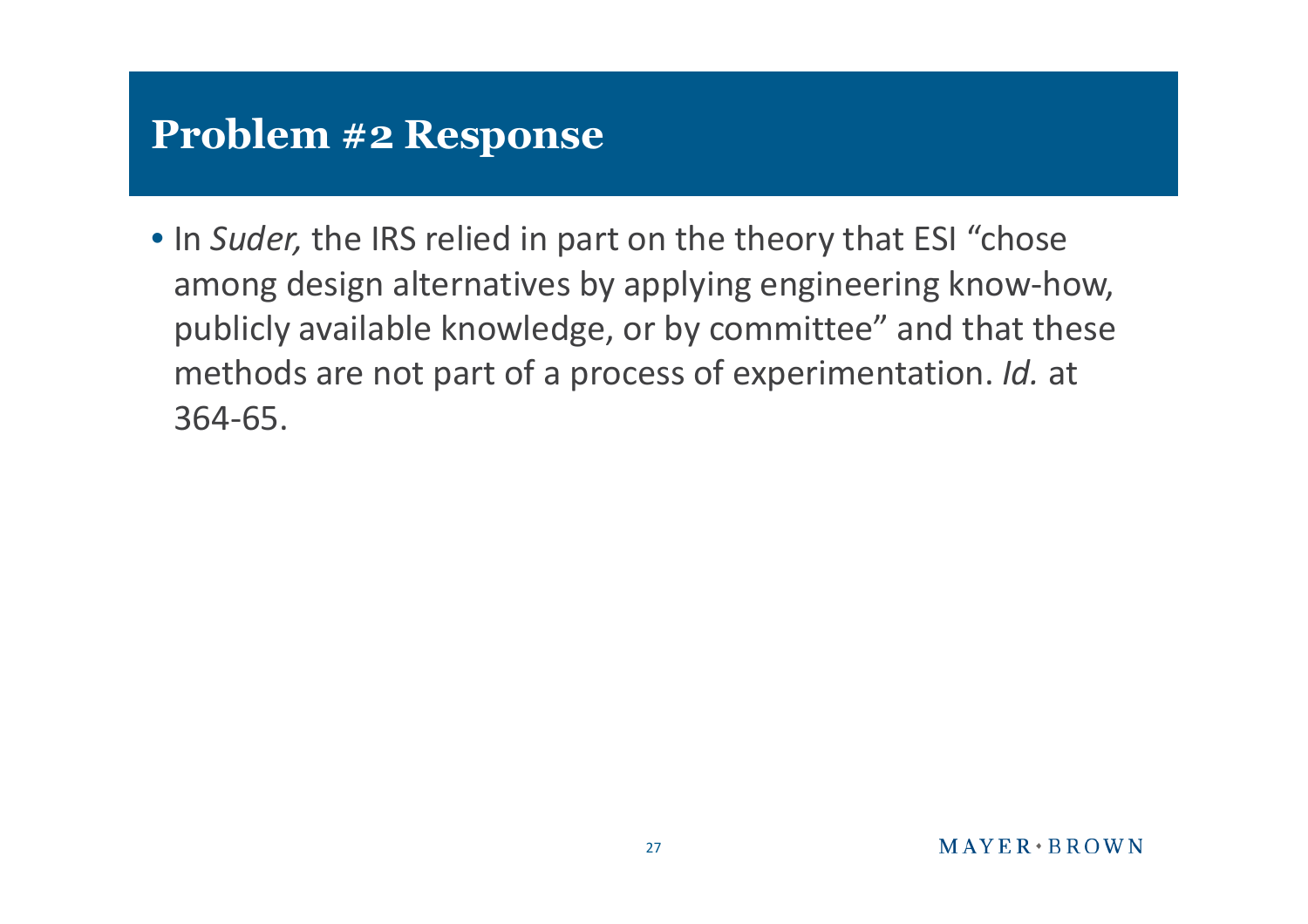- The Court dismissed these arguments and found that the IRS failed to identify any "persuasive distinction between principles of engineering . . . and engineering 'know-how'." *Id.* at 365.
- The Court explained that many of ESI's engineers had prior experience in engineering departments at other well-respected companies and brought with them a "great deal of knowledge" of sound engineering principles that they used in designing new products at ESI. *Id.*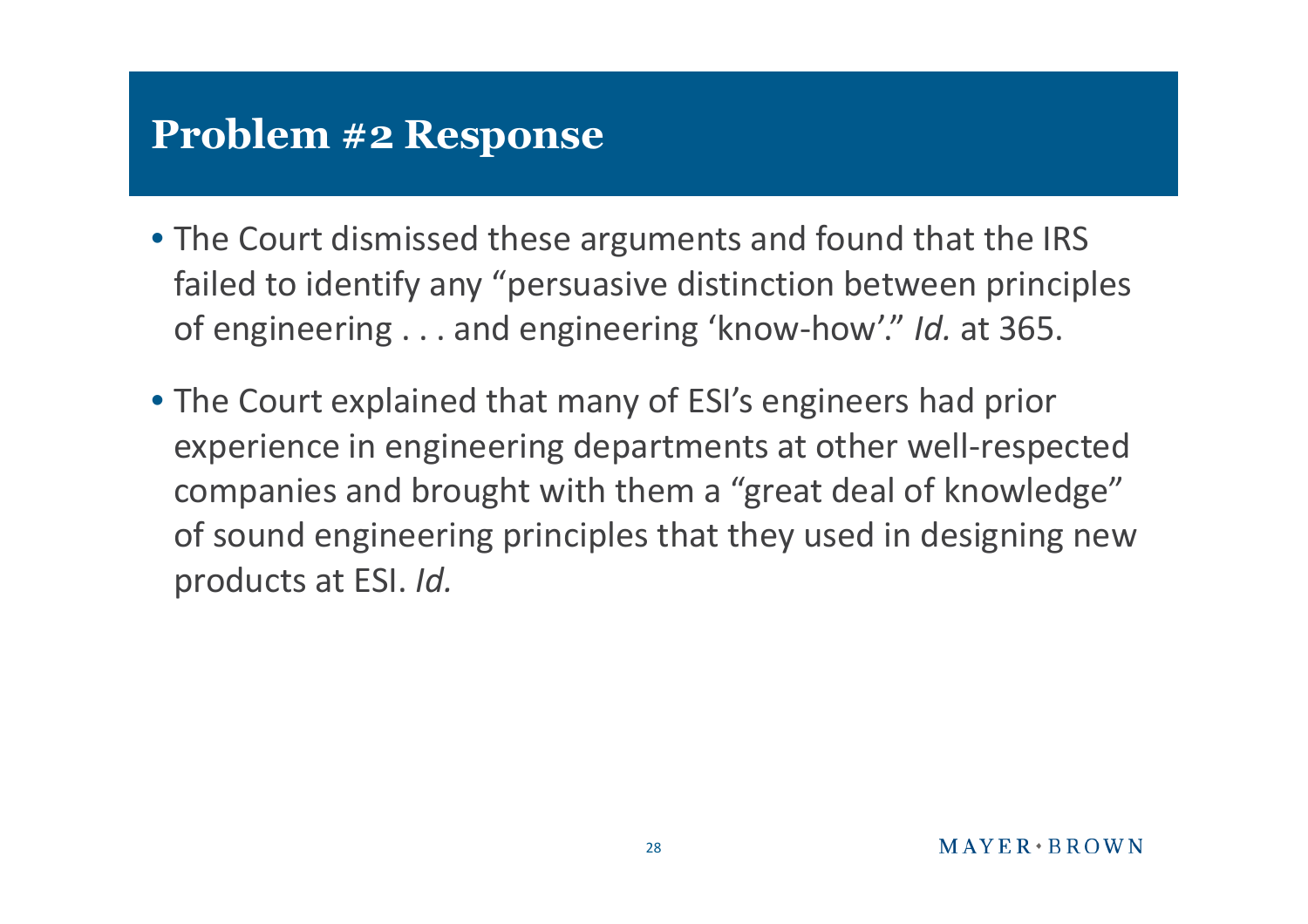- It is significant that the Court explicitly referred to the ISO-9000 certification process and explained that those widely-accepted standards influenced the development of ESI's research process.
	- *Suder* accepted the taxpayer's use of known techniques to resolve design uncertainty.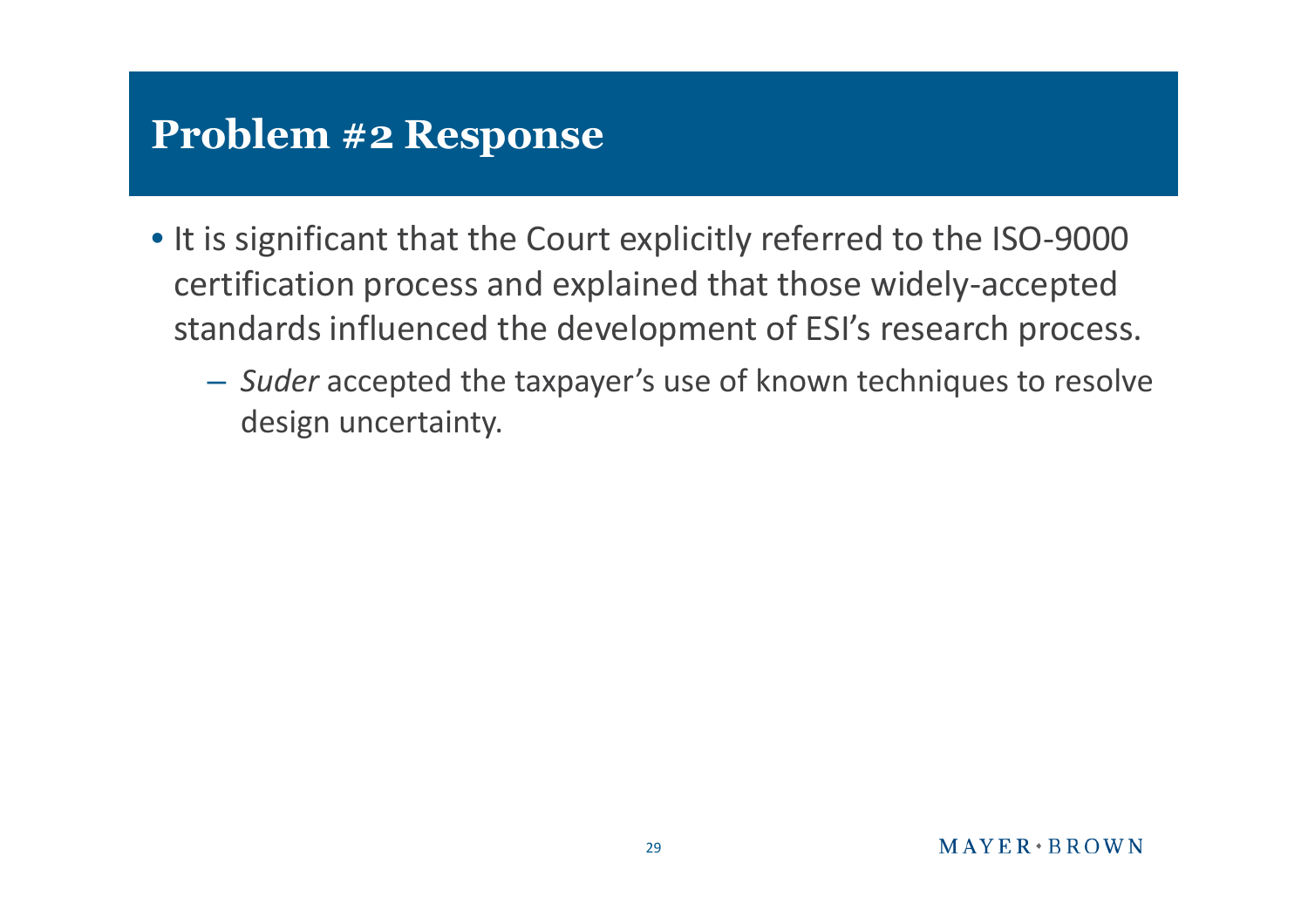

#### The IRS Disallows QREs Claimed by Certain Departments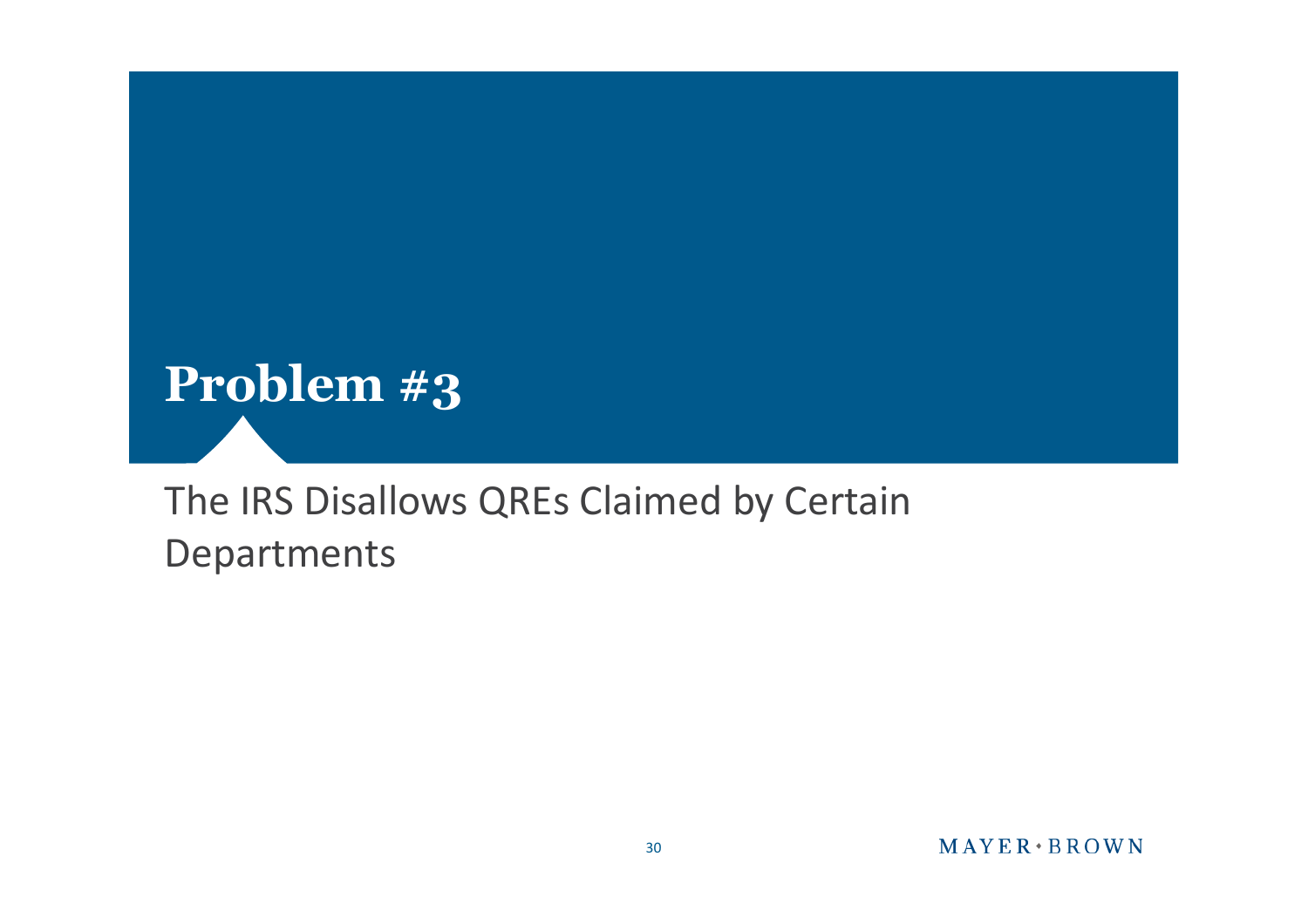## **Problem #3**

- Sometimes the IRS accepts that some qualifying research was performed but disallows QREs claimed for expenditures incurred by particular cost centers, arguing that the activity within the four walls of that cost center does not meet the four-part test.
- In doing so, the IRS often raises one of two arguments related to a specific disallowed cost center:
	- When viewed in isolation, the activities of the particular cost center are not qualified research; or
	- The activities performed by the cost center occur either before research activities begin or after all design uncertainties have been eliminated.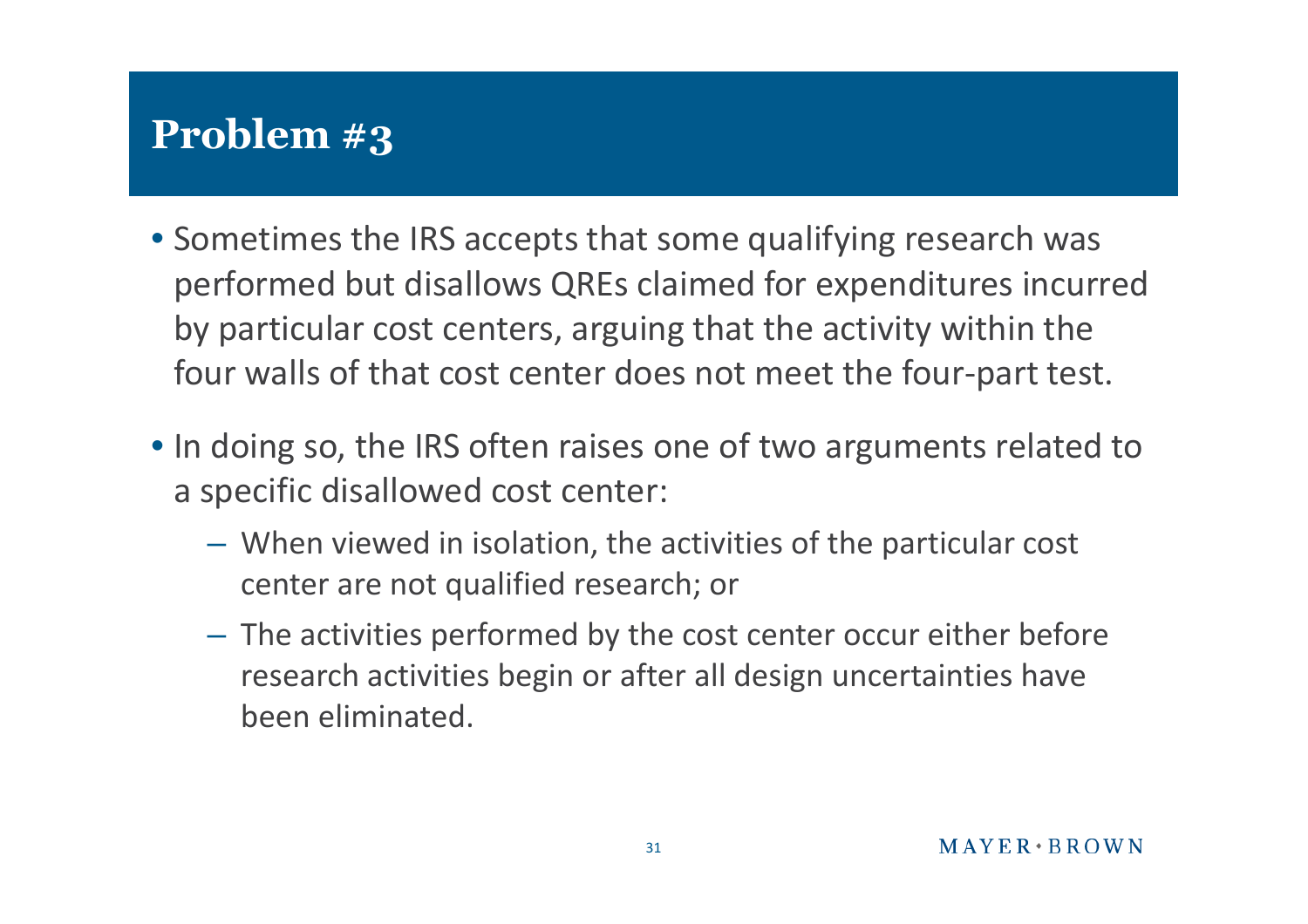- *Suder* provides a helpful response to the "isolation" issue by establishing that the proper analysis is (1) whether the taxpayer has a process of experimentation that satisfies section 41 and (2) what are the necessary steps of that process.
- The Court endorsed ESI's process of experimentation which relied on fundamental scientific methods:
	- "ESI had in place a very detailed, multi-level, systematic process for development of all facets of its phone systems which involved 1) conceptually hypothesizing how numerous technical alternatives might be used to develop new and improved phone systems, 2) testing these alternatives in a scientific manner, 3) analyzing the results, 4) refining the initial hypothesis or discarding it for another if necessary, and 5) repeating the same, if necessary." *Id.* at 365.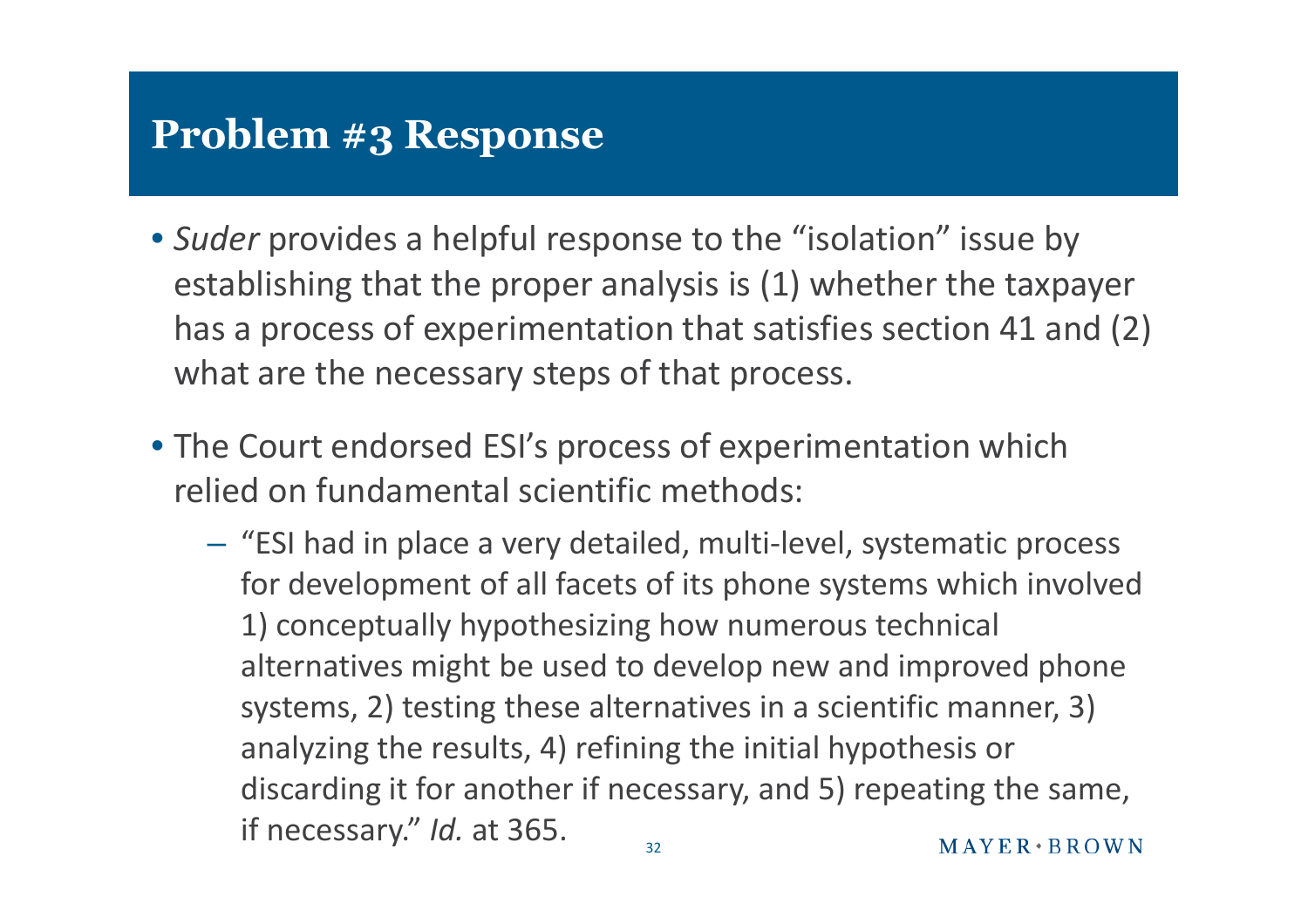- Rather than focusing on whether individual activities were qualified research, the Court recognized that the entirety of ESI's systematic development process was the process of experimentation and that each step in that process was a qualified activity.
- In particular, the Court makes clear that ESI's systematic testing of prototypes was a necessary part of its research process.
	- Testing hardware components with oscillators and volt meters;
	- Testing segments of software code with logic analyzers;
	- Regression testing to identify design defects; and
	- Alpha and Beta testing.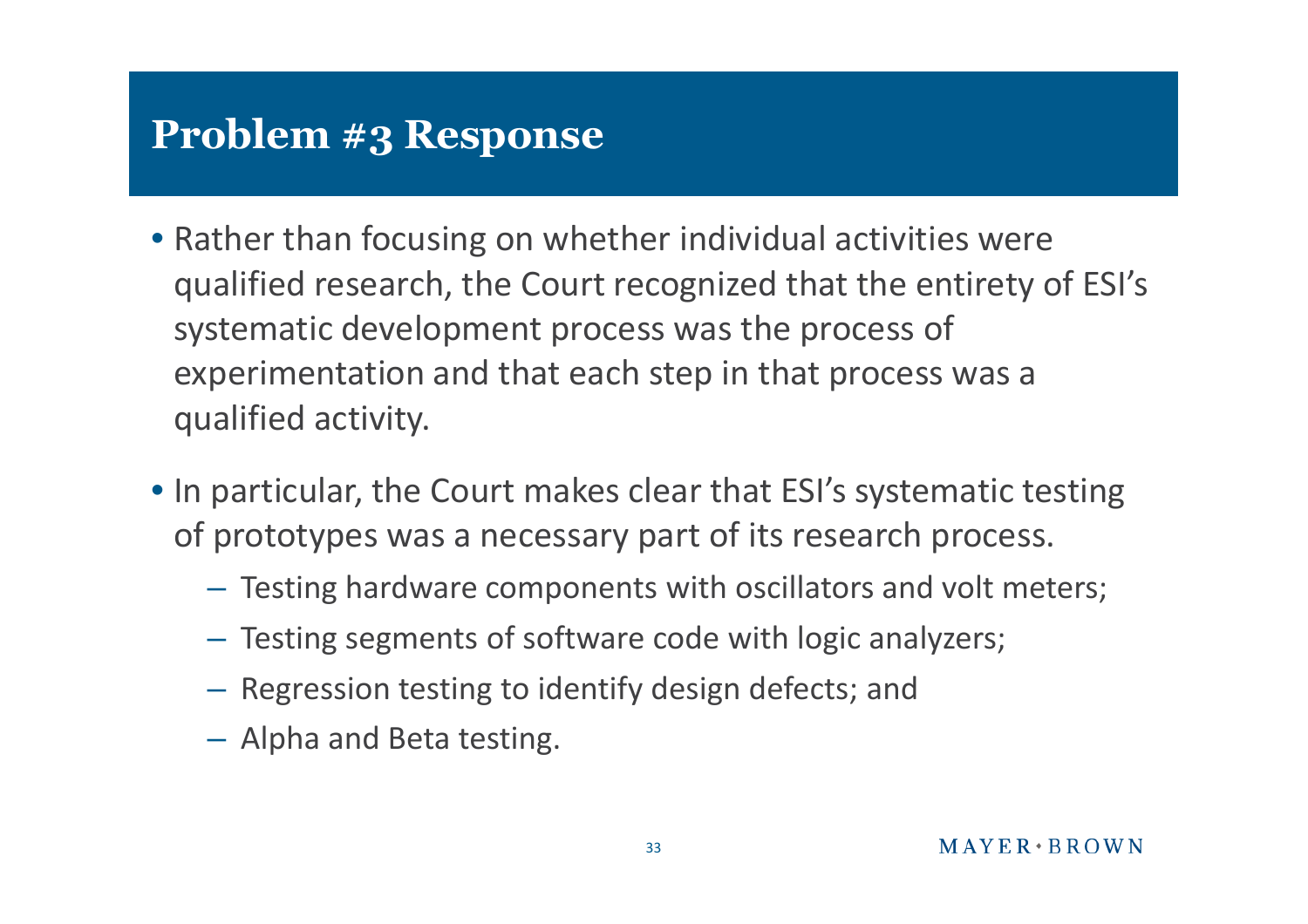- *Suder* also offers ammunition in response to the attack that activities occurred outside the confines of a research process by helping to define when that process begins and ends.
- The Court recognized that the process begins with a product strategy or product concept phase.
	- "The process began with senior product strategy meetings . . . ESI's senior management, comprising of Mr. Suder, Mr. Boyd, Mr. Wende, and Mr. Hansen, attended the meetings. The purpose of the meetings was to *cultivate new ideas* and assess their feasibility at the macro level." *Id.* at 356 (emphasis added).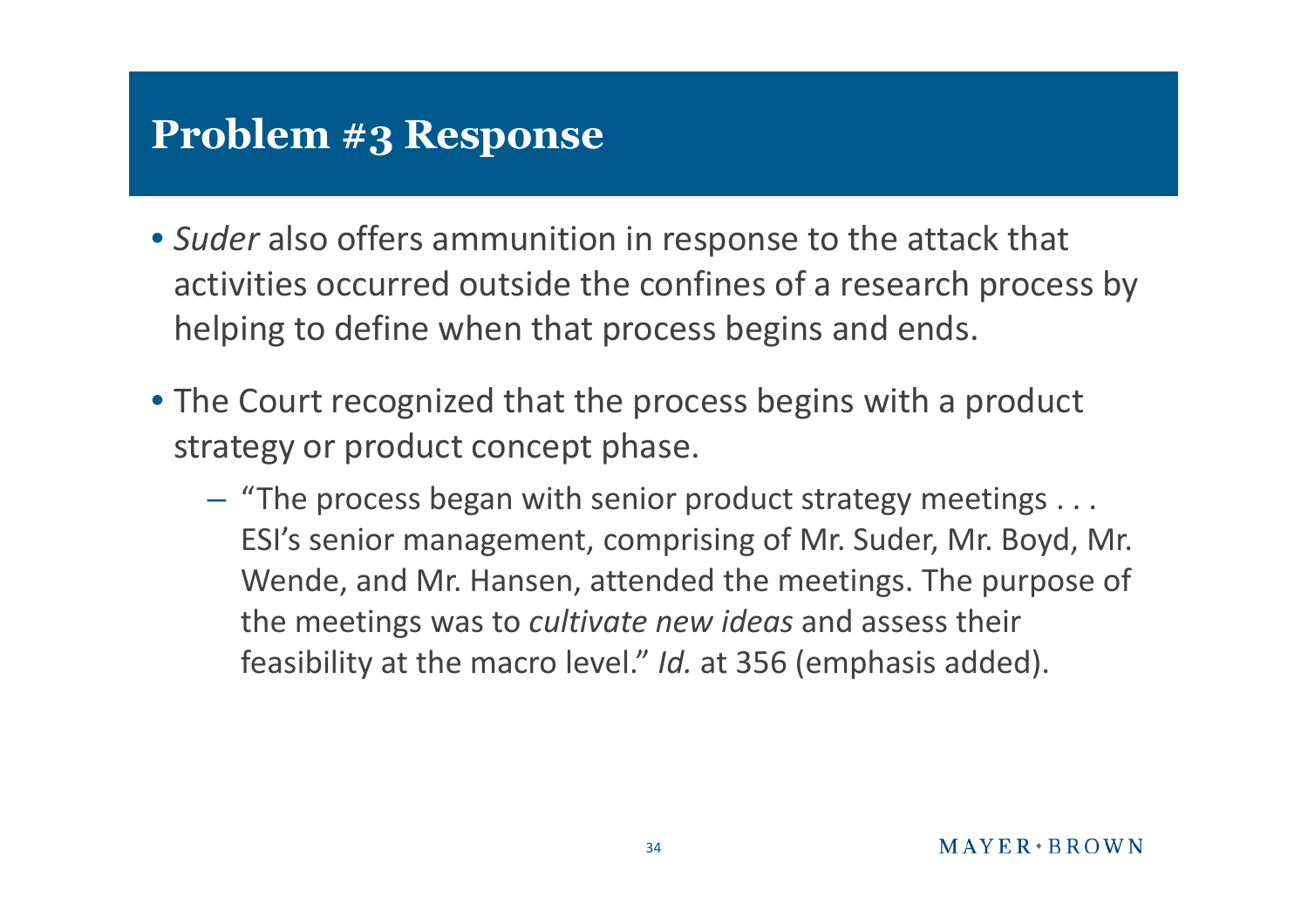- *Suder* also confirms that the research process is not complete until *all* design uncertainties are eliminated.
	- The Court notes that "ESI's engineers continued to fix bugs in the product during the beta testing process . . . ." *Id.* at 357.
	- Though ESI's products were ready for evaluation by customers at the beta testing stage, the Court includes this step as a necessary part of the overall research process.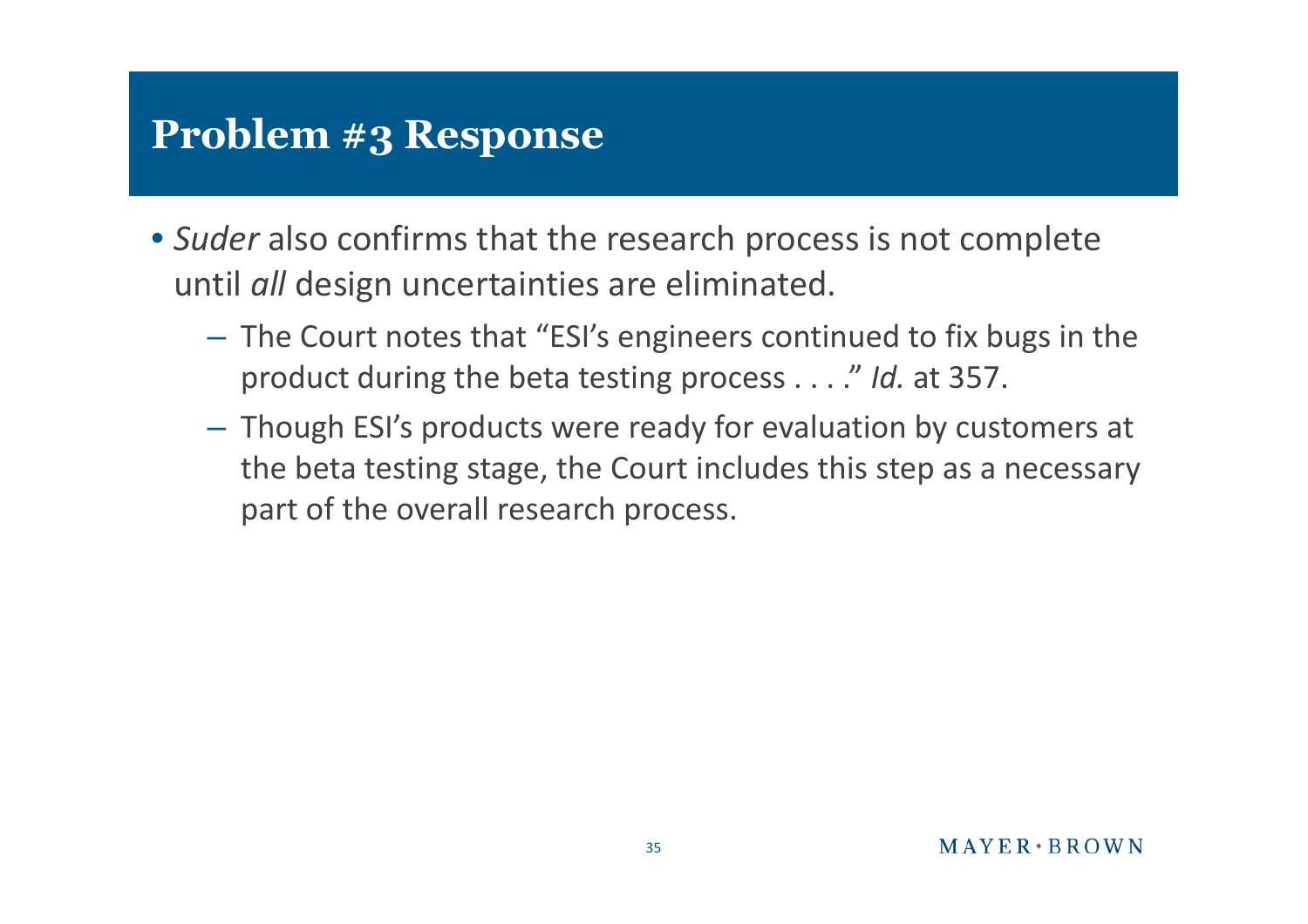

#### Managers or Executives are Not Performing Direct Research or Direct Support of Research

#### $MAYER+BROWN$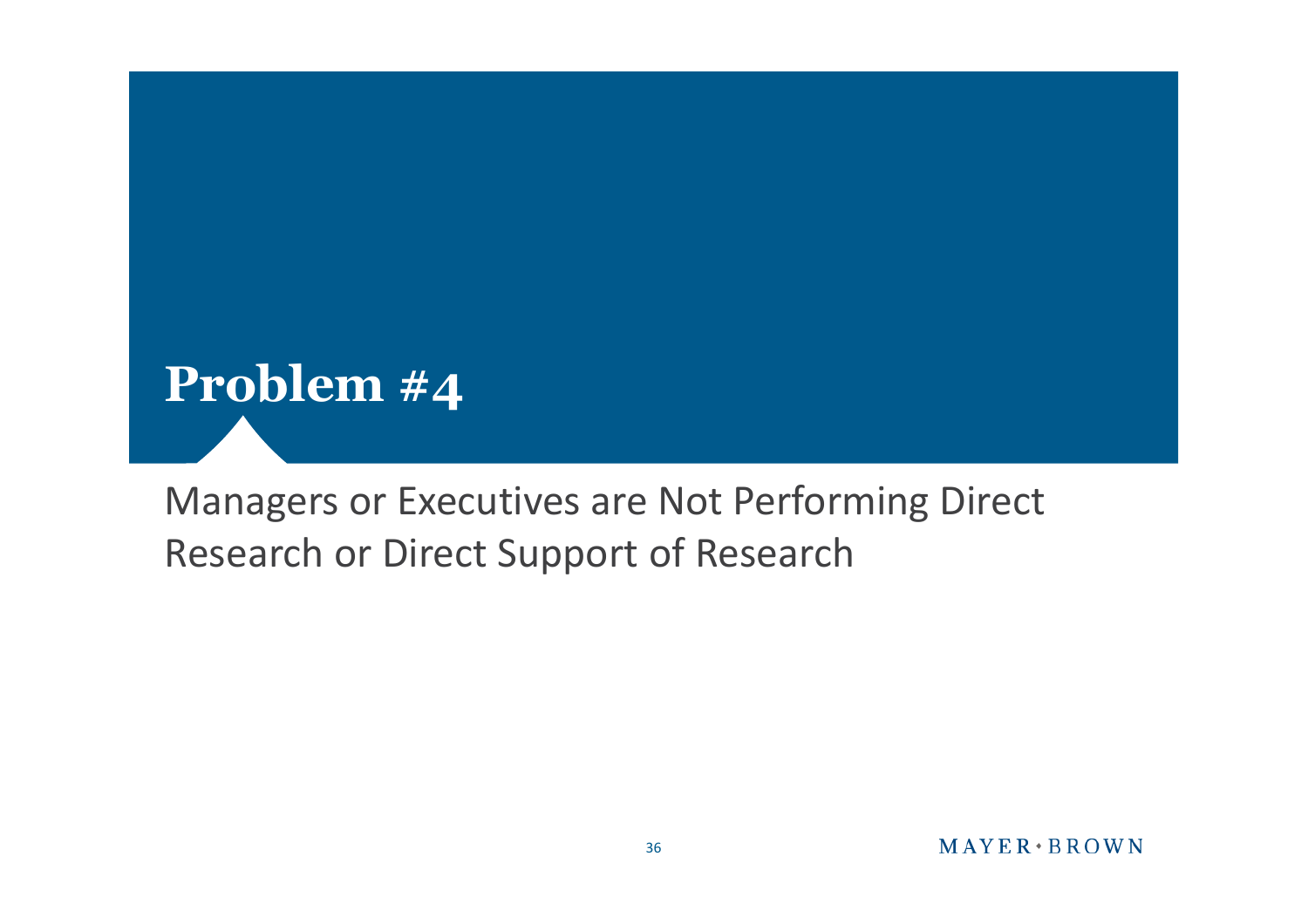## **Problem #4**

- The IRS challenges QREs claimed for activities of senior managers or executives.
- There are two common arguments that the IRS will make in challenging these expenditures:
	- Executives and senior managers function at a level too far removed from front-line research activities; or
	- Direct supervision covers only individuals who are supervising those that are directly conducting the research.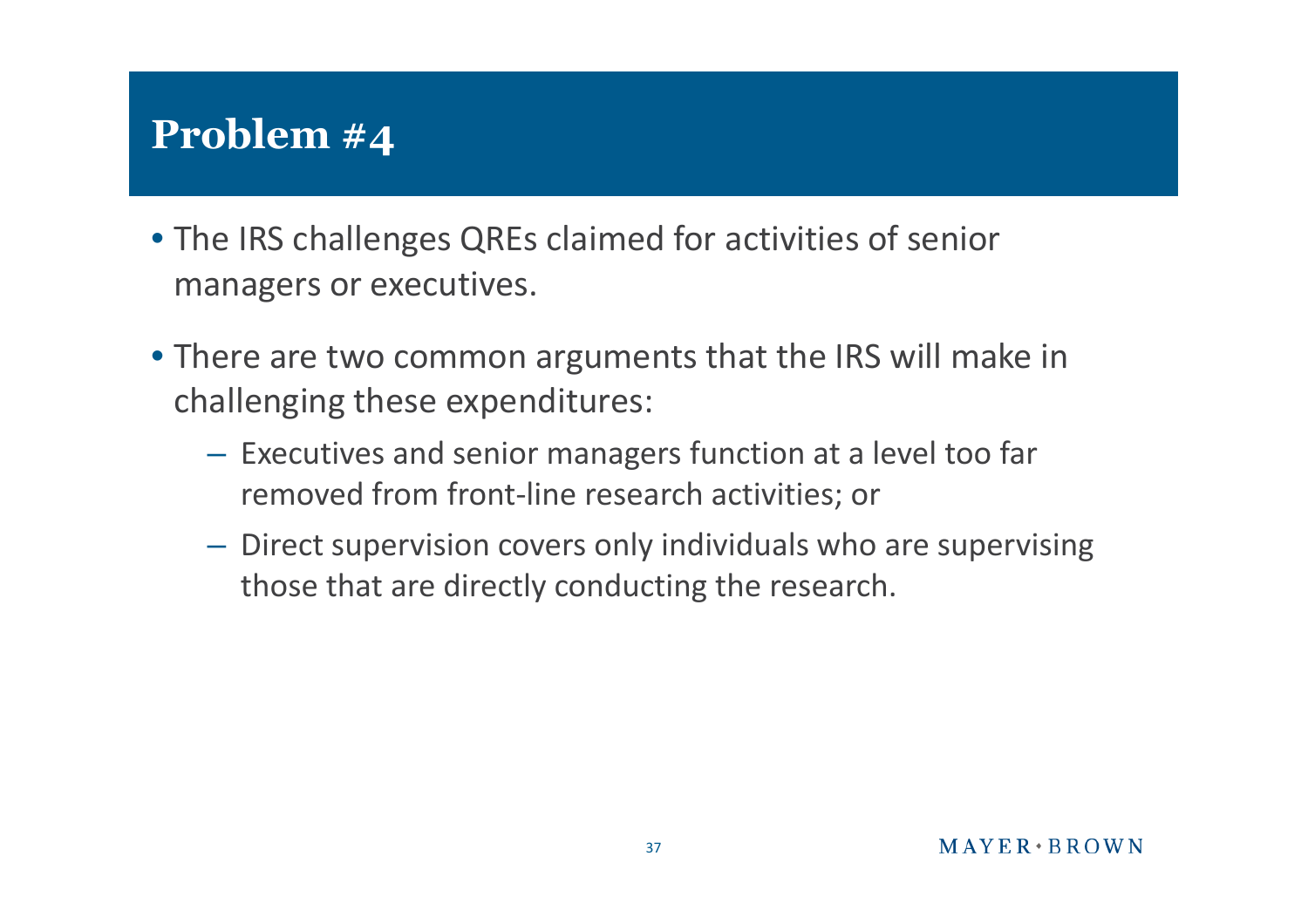- The Court accepted the following wage allocations for ESI executives:
	- 75% for the CEO, Mr. Suder.
	- 25% for the COO, Mr. Boyd.
	- 100% for the Senior VP of Product Development, Mr. Wende.
	- 100% for the CTO, Mr. Hansen.

*Id.* at 360.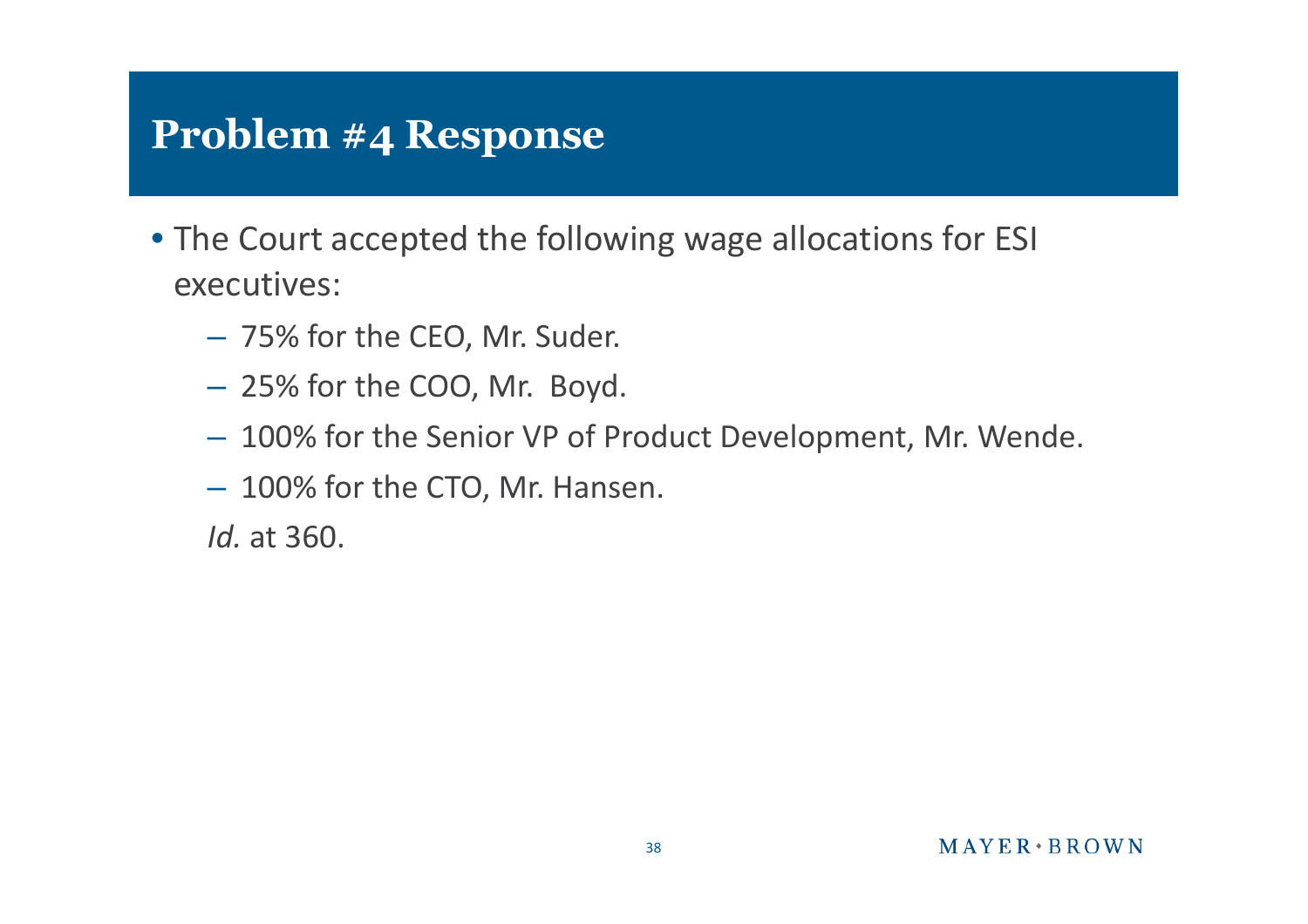- *Suder* clarifies that while executives may have certain high-level managerial responsibilities, they may nevertheless be directly involved in the R&D process.
- In *Suder*, the Court explains in depth the role that ESI's senior executives had in the company's research process, enabling you to explain how your executives also qualify.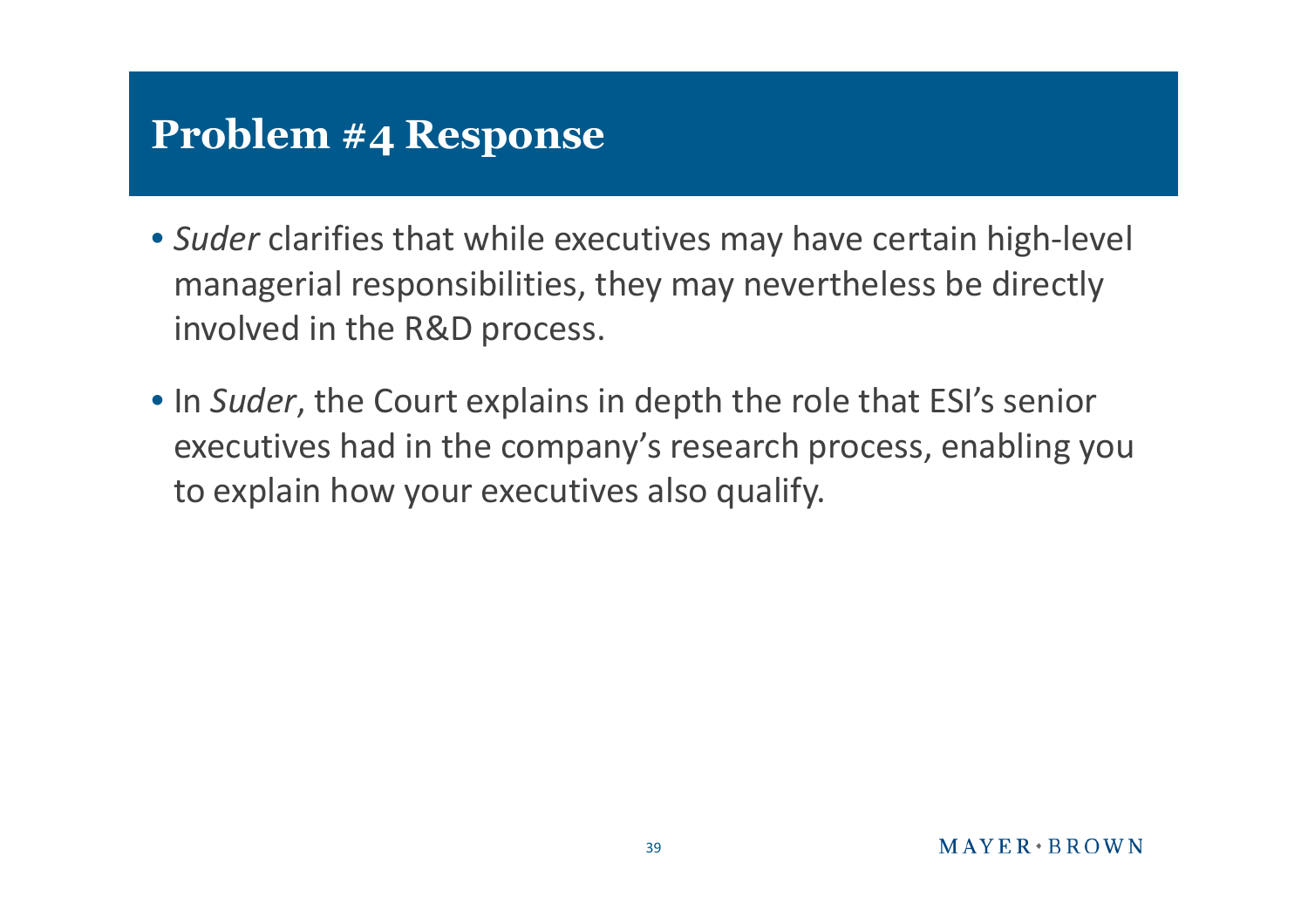- The Court explained the role of Mr. Wende, ESI's Senior VP of Product Development:
	- "His functional role in both positions was to lead the product development teams at ESI, including the engineering groups, the product assurance lab, and the test technicians." *Id.* at 356.
	- Though Mr. Wende's role was to supervise the engineering groups, the product assurance lab, and the test technicians, he did not act as a high-level supervisor. He spent his time "'down in the trenches', interacting with employees regularly, giving them guidance, receiving their feedback, answering questions, and the like." *Id.* at 360.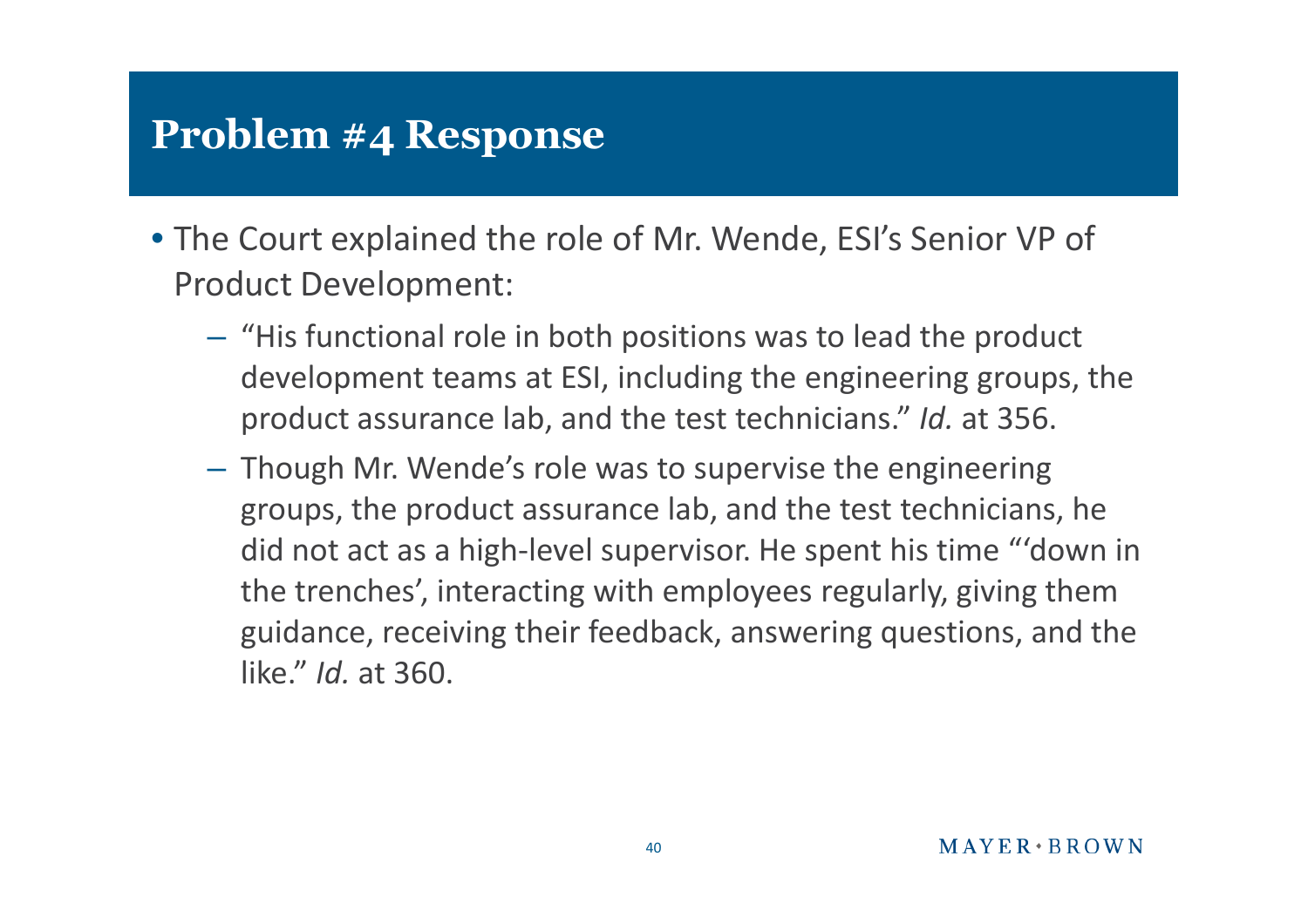- The Court explained the role of Mr. Hansen, ESI's Chief Technology Officer:
	- "His job was to design the architecture of new products. This included researching new technologies, deciding which technologies to incorporate into ESI's products, selecting appropriate electronic components, and writing high-level concept diagrams . . . ." *Id.* at 356.
	- Mr. Hansen was named as an inventor on several patents developed by ESI.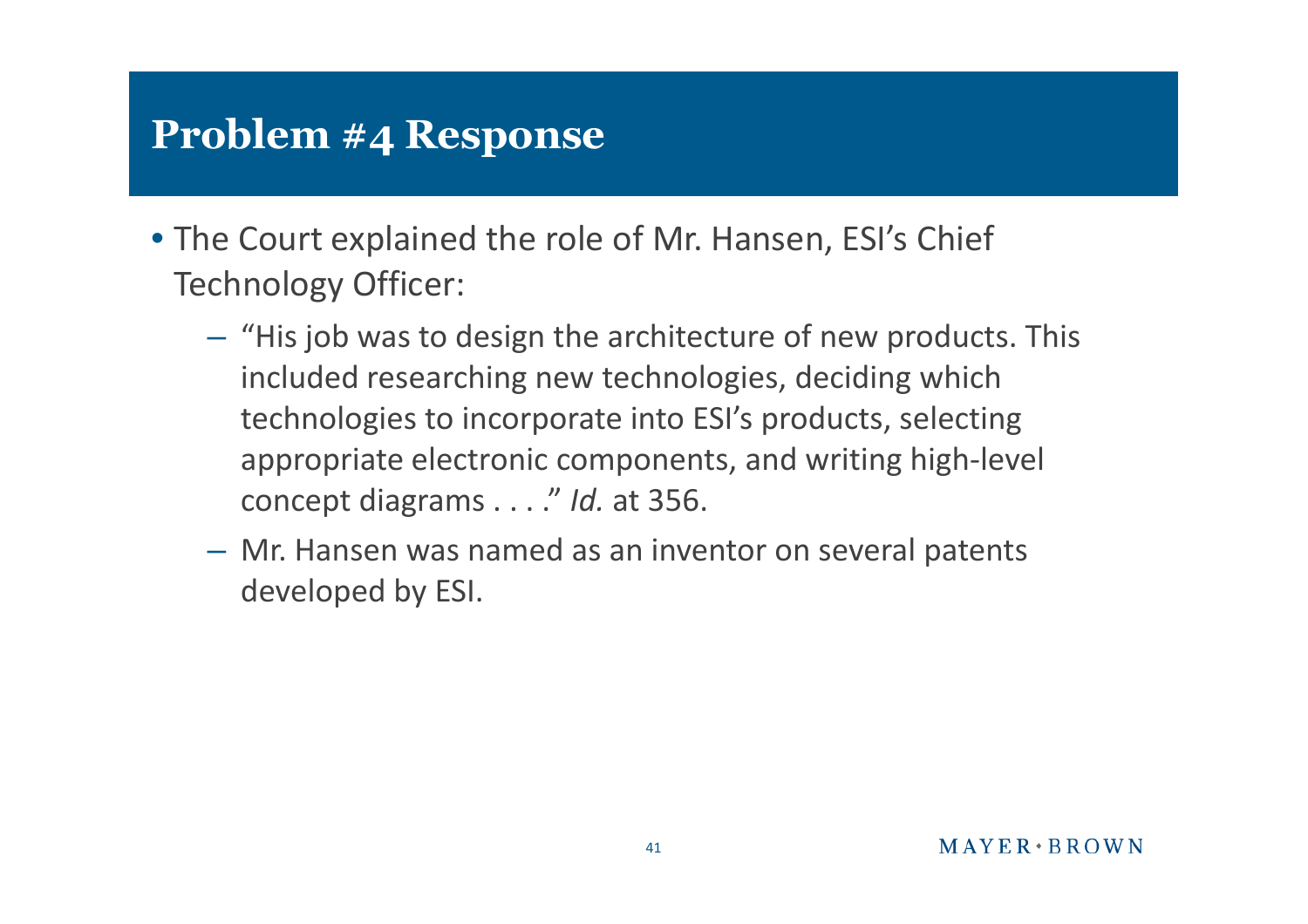- The prior discussion of what constitutes the process of experimentation also makes it easier to qualify the executives' activities as direct research.
- The Court described the role of ESI's Chief Executive Officer, Mr. Suder, who was instrumental in developing concepts for new products:
	- Mr. Suder "spent much of his time steering product development at ESI from the idea generation stage all the way through alpha testing." *Id.* at 360.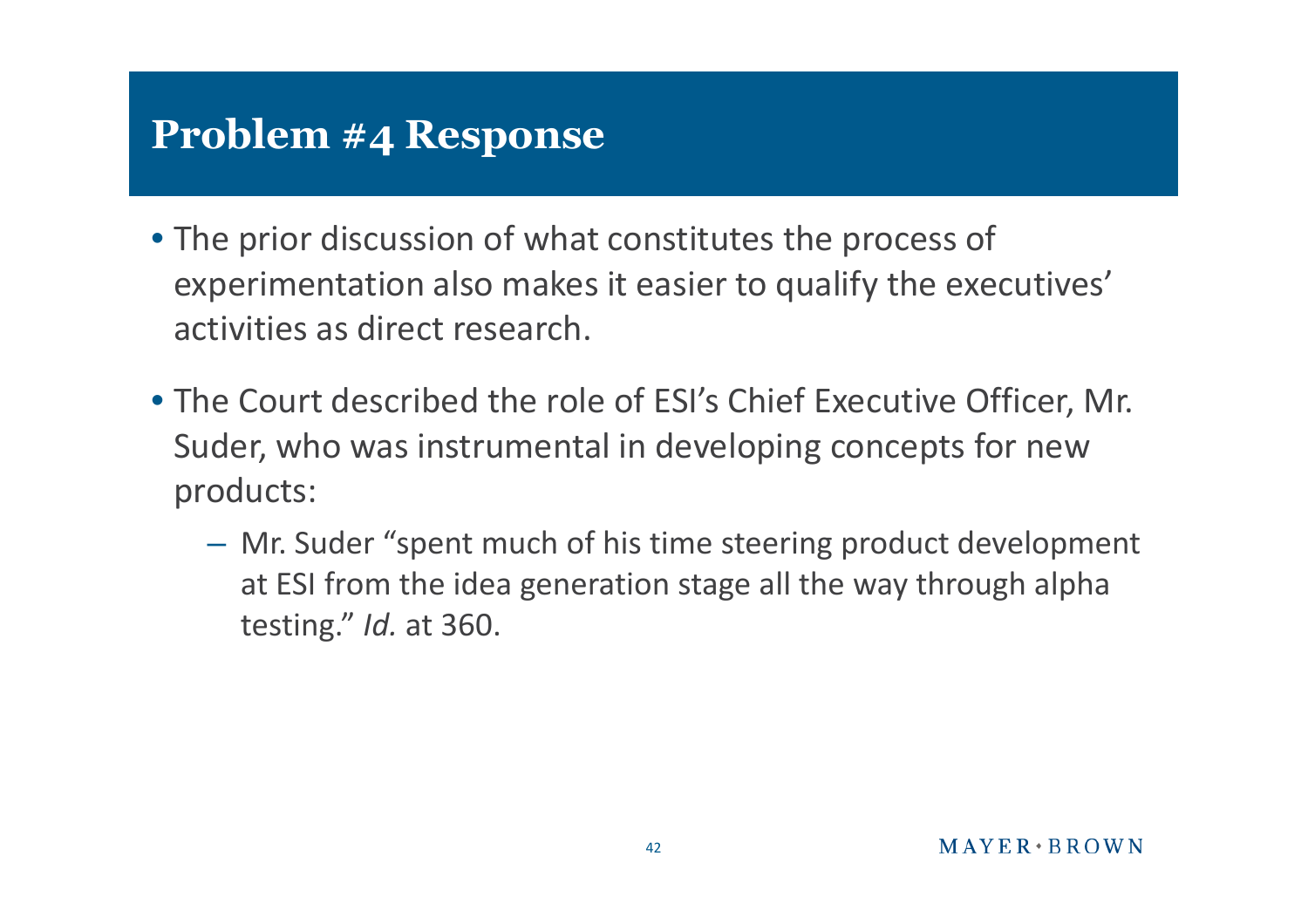- The Court also emphasized the importance of the administrative oversight provided by ESI's executives in the research process.
	- "Senior management assigned a product manager to the new product. The product manager worked closely with Mr. Wende and ESI's engineers to draft specifications for the new product. Senior management remained very involved in this process and provided feedback to the product managers along the way." *Id.* at 356.
- The Court's analysis suggests that managing and overseeing the tests and analysis performed by product engineers is just as important as the tests themselves.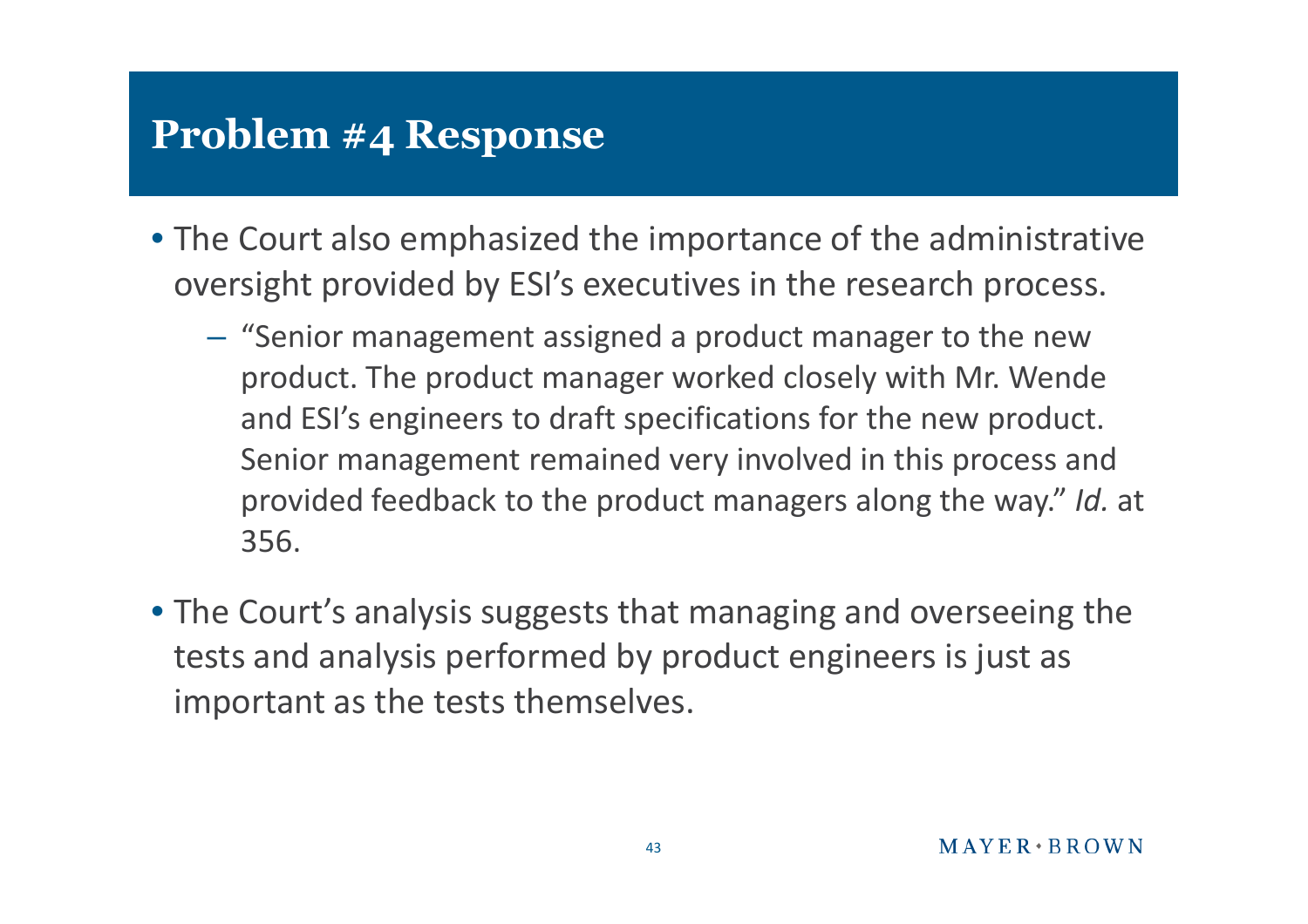

#### Employee Surveys Are Not an Acceptable Method of Estimating and Substantiating QREs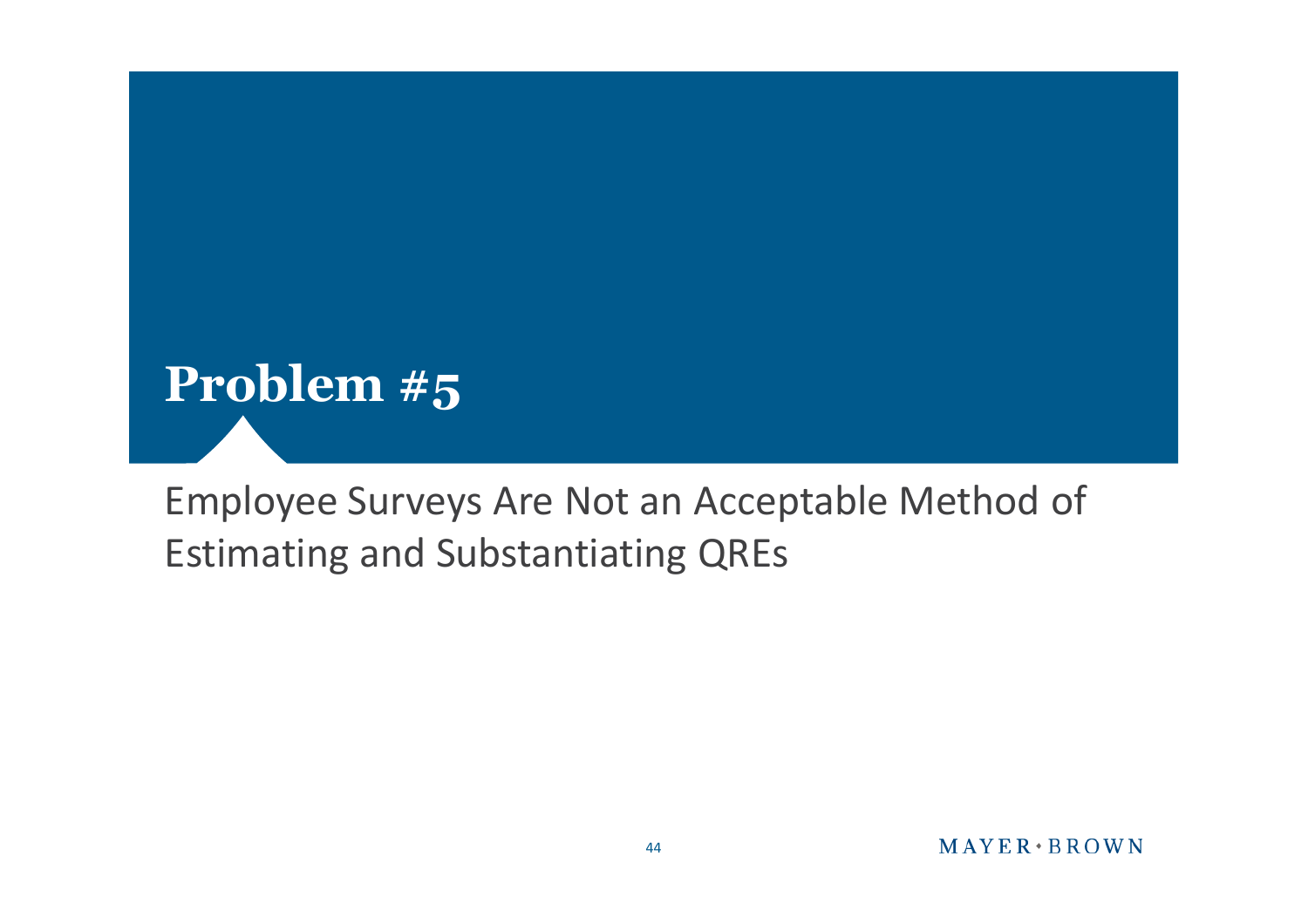## **Problem #5**

- The IRS challenges the methods by which the company estimates QREs and documents the qualifying activities of employees.
- Though surveys are commonly used by taxpayers to estimate QREs for wages, Exam teams frequently take issue with that method, arguing that
	- The surveys are not evidence; and
	- The surveys are unreliable.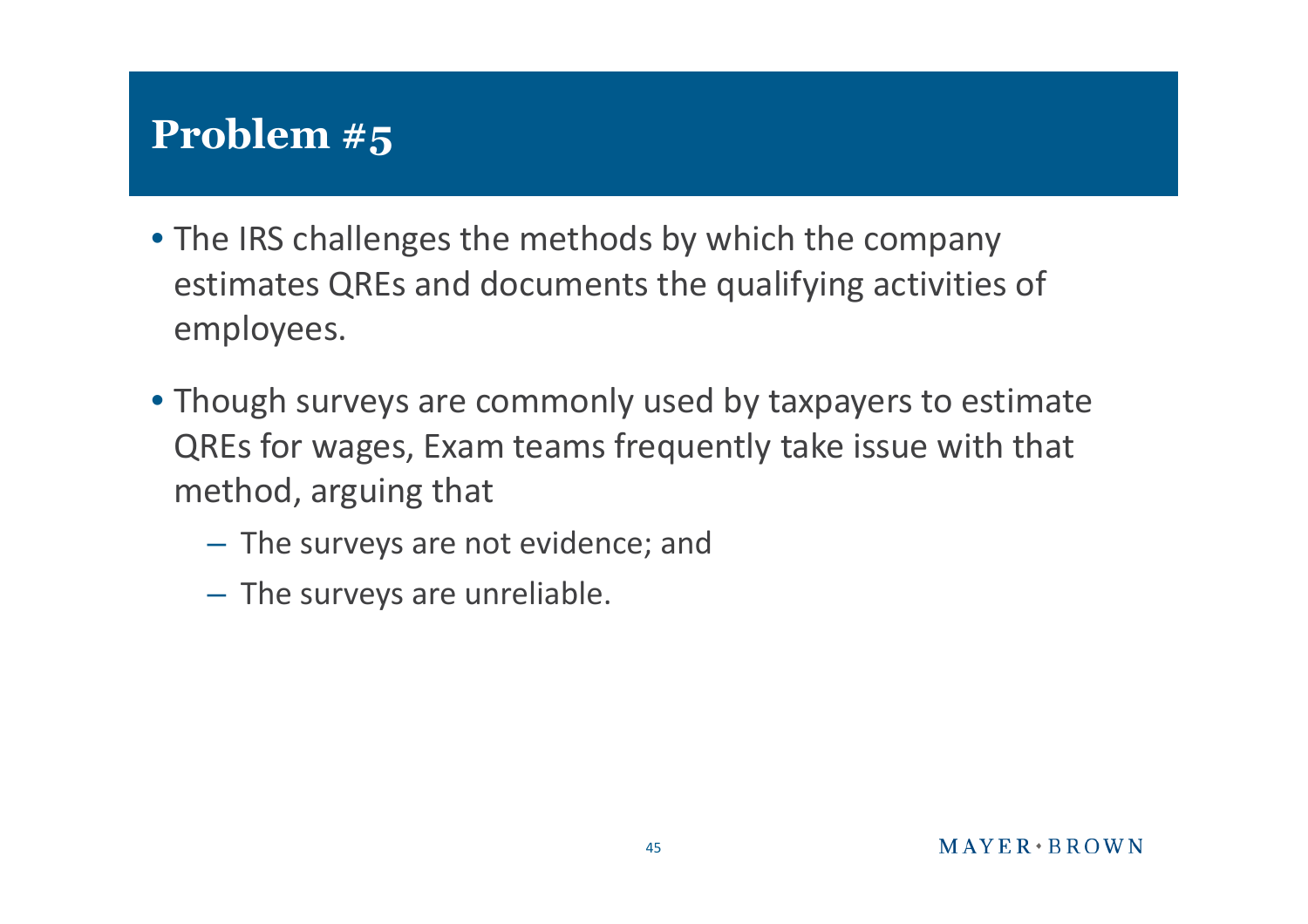- Judge Vasquez endorsed ESI's use of a survey method to estimate its QREs.
- Suder demonstrates that the bar for understanding what constitutes qualified research is not as high as some agents demand.
- Despite Mr. Wende having had no formal training in tax law, the Court found that he was able to make accurate wage allocations based on his participation in the R&D study conducted by ESI's tax advisor.
- The methods many companies use to train the survey respondents will compare favorably to the experience of Mr. Wende.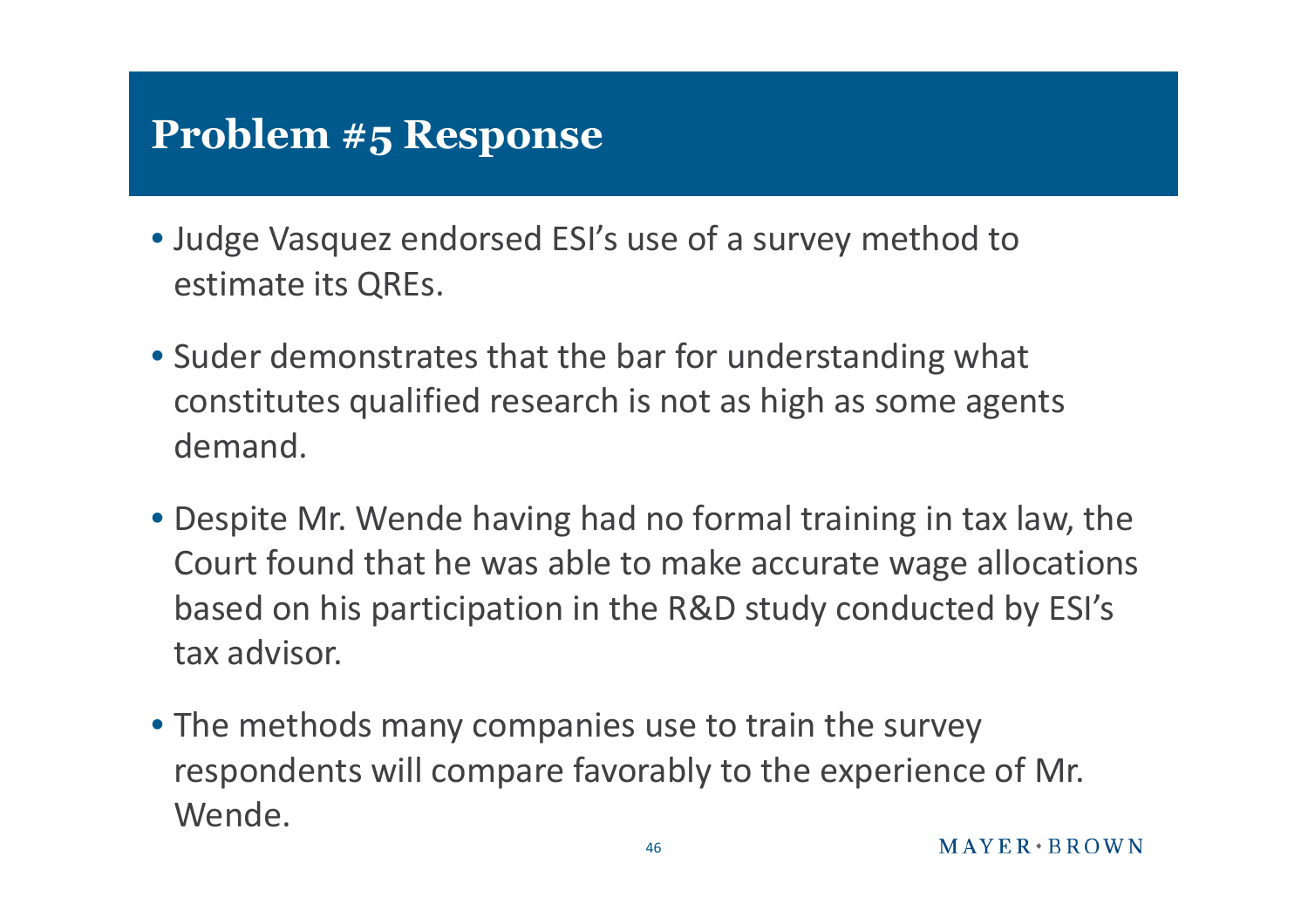

What about *Shami v. Commissioner* which involved the activities of the taxpayer's CEO and another high-level executive?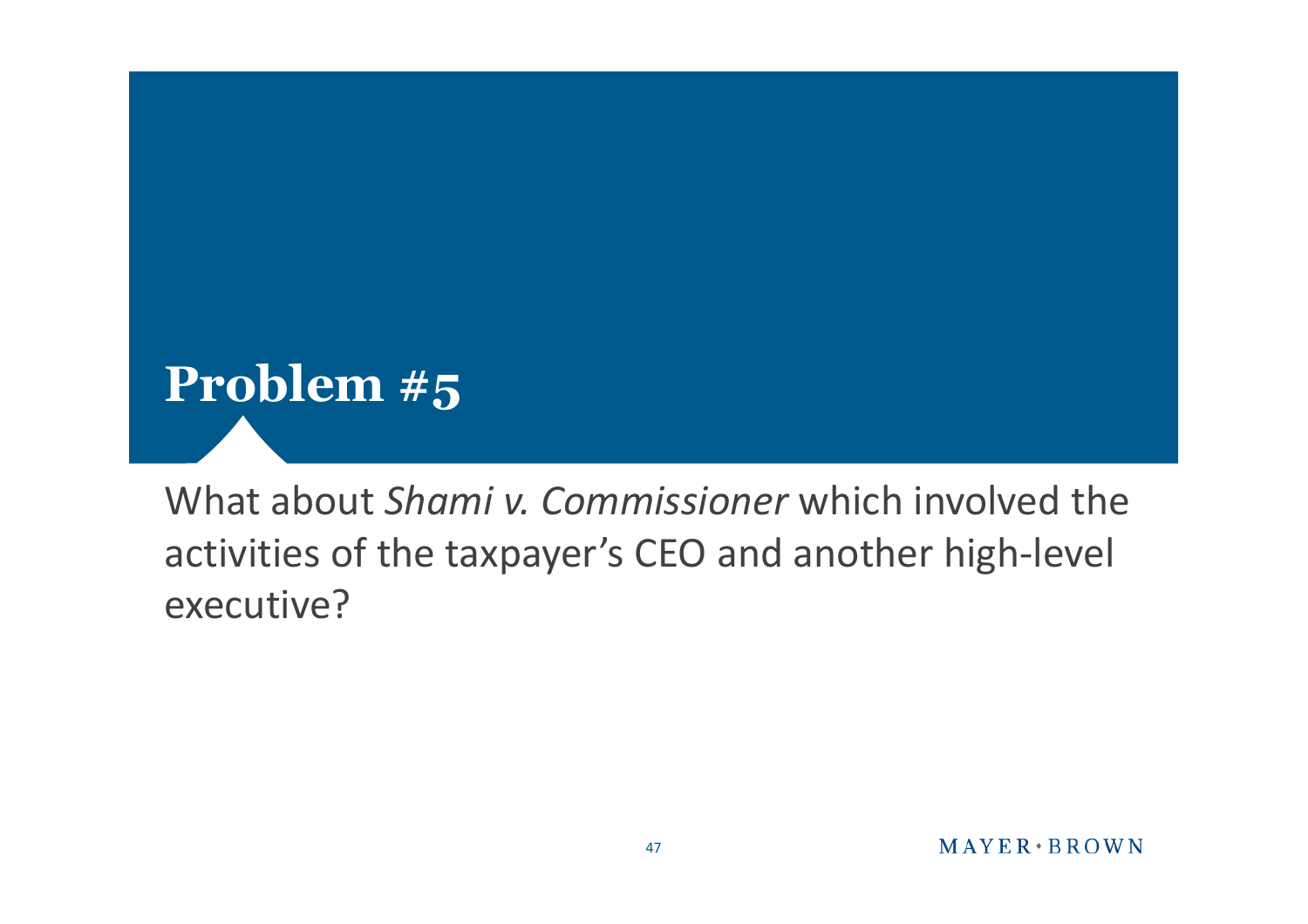#### **Problem #5 Response—***Shami*

- The IRS cited *Shami v. Commissioner*, 741 F.3d 560 (5th Cir. 2014), *aff'g in part, vacating in part, and remanding*, T.C. Memo. 2012-78. *Id.* at 367.
- At issue in *Shami* was whether wages paid to two high-level senior executives qualified as research expenditures.
- These executives had no training in science or engineering and appeared to have mostly non-research, business management responsibilities.
- The taxpayer in *Shami* offered no evidence in support of the executives' research activity other than trial testimony, which the Tax Court found to be "self-serving and unreliable." *Shami* slip. op. at 9.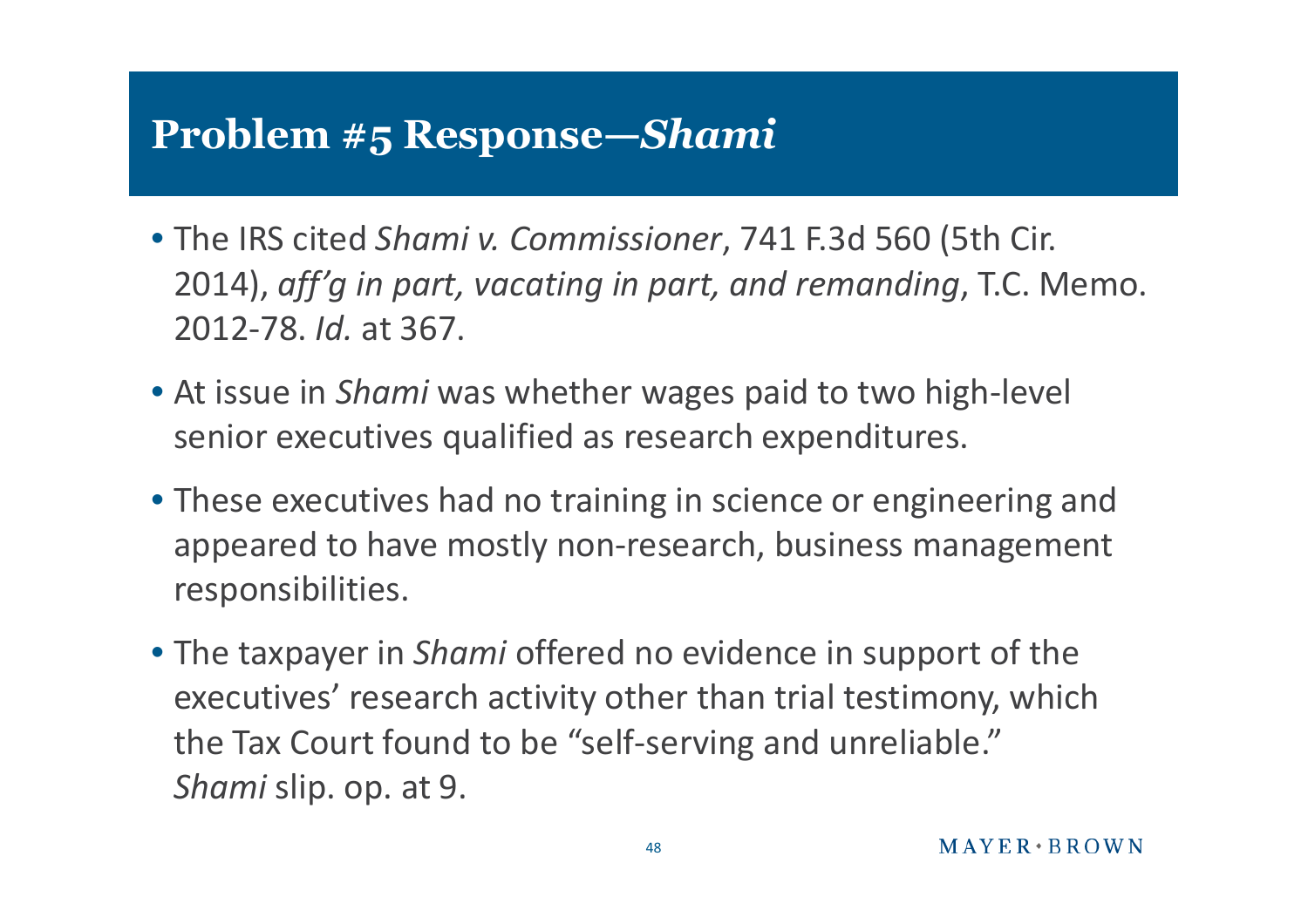#### **Problem #5 Response—***Shami*

- The Court in *Shami* found that the taxpayer failed to prove that the two executives were engaged in *any* qualifying research.
- In upholding the Tax Court's finding, the Fifth Circuit applied the *Cohan* rule:
	- "Cohan did not compel the Tax Court to make an estimate in this case. As the preceding discussion makes clear, the *Cohan* rule is not implicated unless the taxpayer can prove that he is entitled to some amount of tax benefit. In the context of the § 41 credit, a taxpayer would do so by proving that its employee performed some qualified services." 741 F.3d at 568.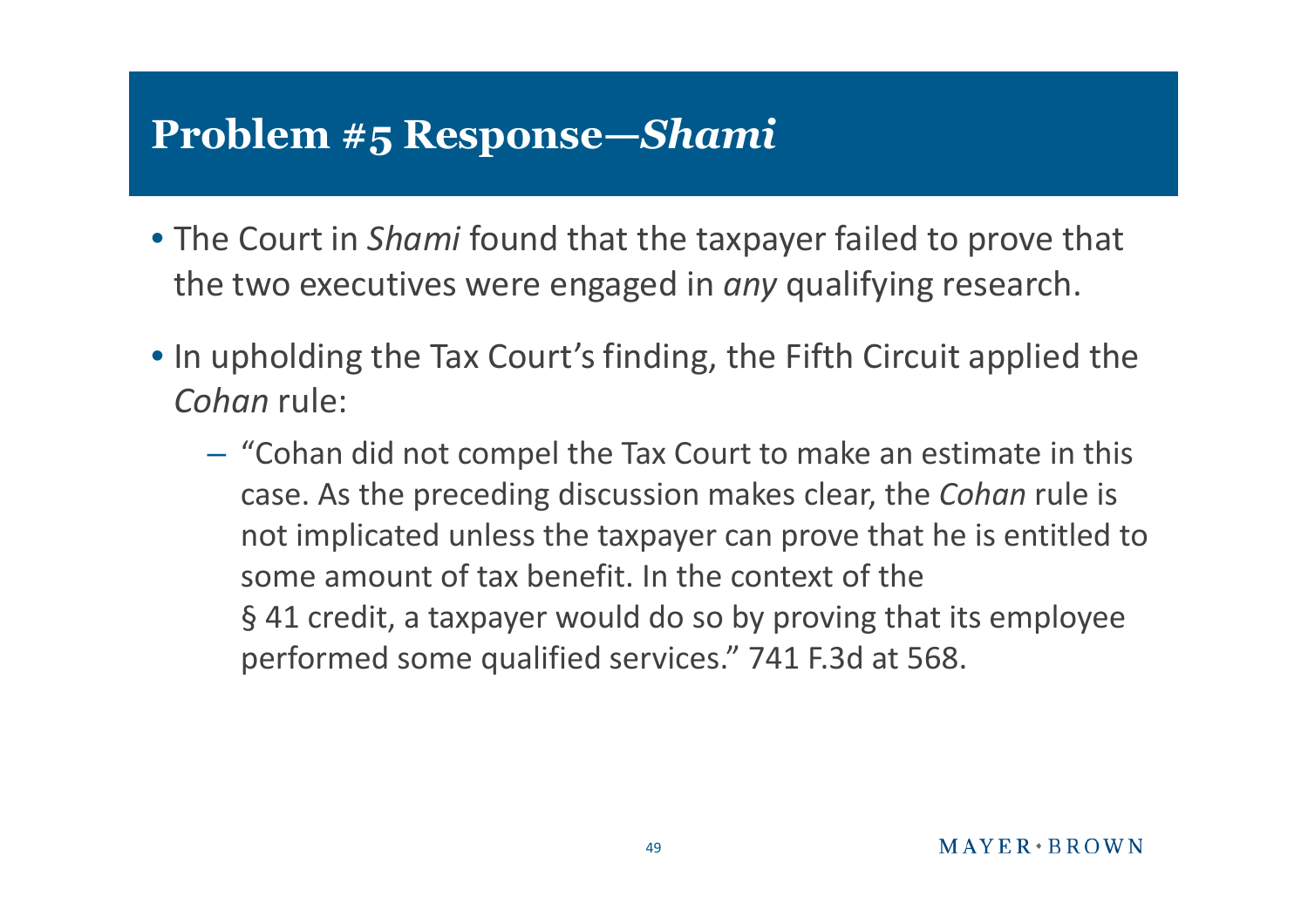#### **Problem #5 Response—***Shami*

- Judge Vasquez rejected the IRS's comparison to *Shami. Suder*, 108 T.C.M. at 367.
- Unlike *Shami*, the Court in *Suder* found the testimony provided by Mr. Wende and other ESI executives and employees to be credible and reliable.
	- The witnesses were able to testify "in great detail" as to their involvement in ESI's product development process. *Id.*